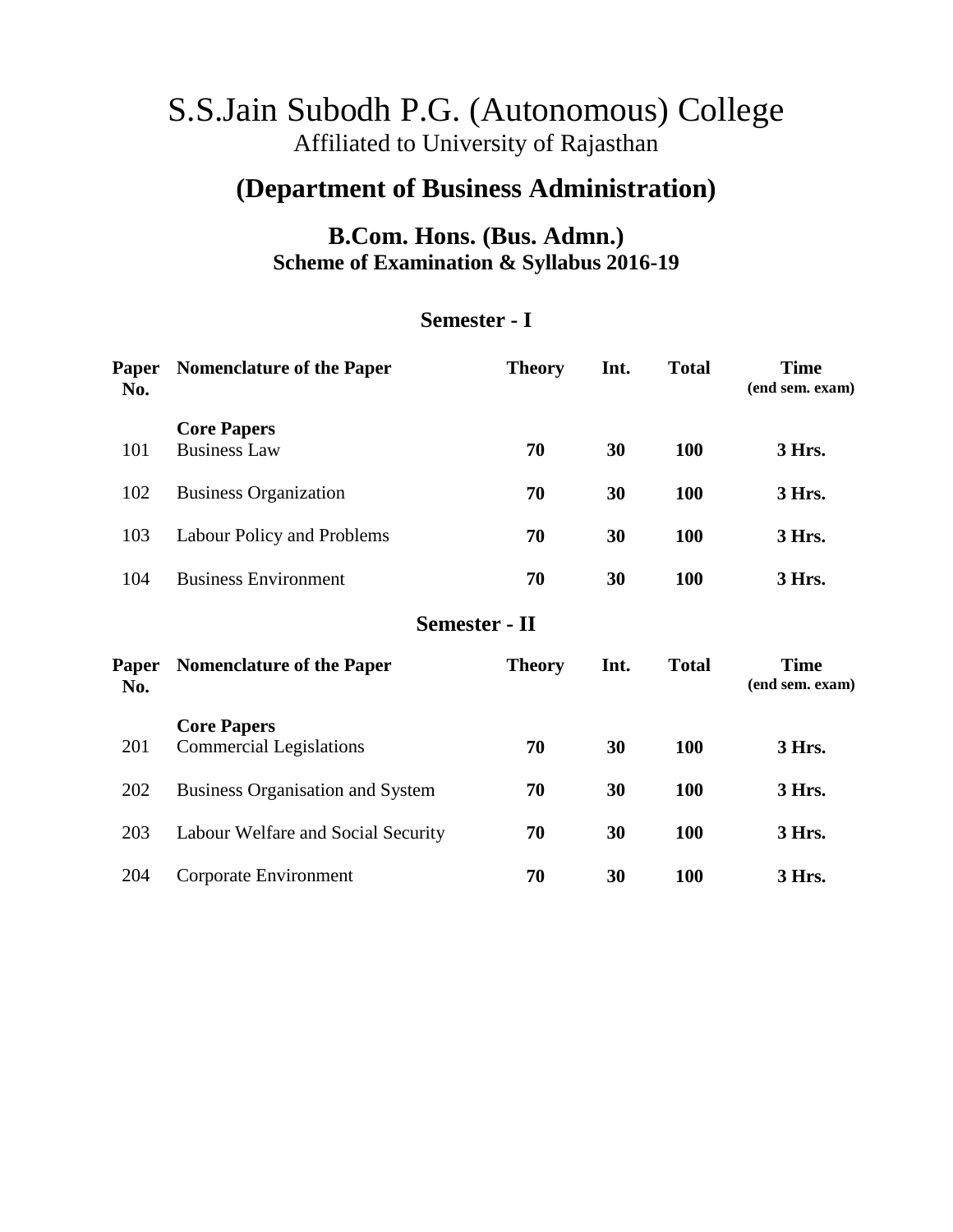# **Semester - III**

| <b>Paper</b><br>No. | <b>Nomenclature of the Paper</b>            | <b>Theory</b> | Int. | <b>Total</b> | <b>Time</b><br>(end sem. exam) |
|---------------------|---------------------------------------------|---------------|------|--------------|--------------------------------|
| 301                 | <b>Core Papers</b><br>Company Law           | 70            | 30   | <b>100</b>   | 3 Hrs.                         |
| 302                 | Principles of Management and Practices      | 70            | 30   | <b>100</b>   | 3 Hrs.                         |
| 303                 | <b>Trade Union Regulatory Framework</b>     | 70            | 30   | <b>100</b>   | 3 Hrs.                         |
| 304                 | <b>Sales Promotion and Sales Management</b> | 70            | 30   | <b>100</b>   | 3 Hrs.                         |

# **Semester - IV**

| Paper<br>No. | <b>Nomenclature of the Paper</b>                   | <b>Theory</b> | Int. | <b>Total</b> | <b>Time</b><br>(end sem. exam) |
|--------------|----------------------------------------------------|---------------|------|--------------|--------------------------------|
| 401          | <b>Core Papers</b><br><b>Secretarial Practices</b> | 70            | 30   | 100          | 3 Hrs.                         |
| 402          | <b>Essentials of Business Management</b>           | 70            | 30   | 100          | 3 Hrs.                         |
| 403          | Industrial Relations & Workers<br>Participation    | 70            | 30   | 100          | 3 Hrs.                         |
| 404          | <b>Sales Administration and Practices</b>          | 70            | 30   | 100          | 3 Hrs.                         |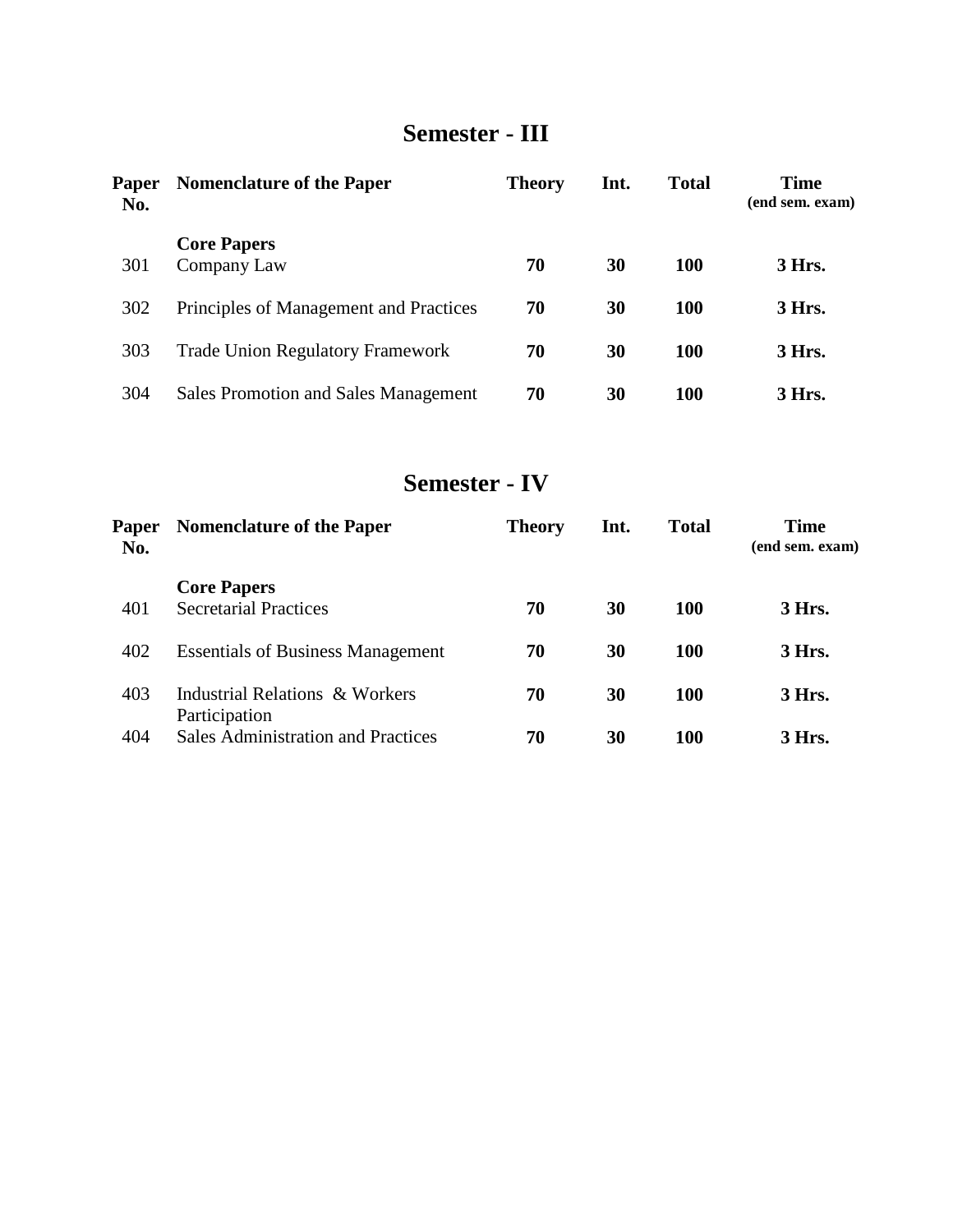# **Semester -V**

| <b>Paper</b><br>No. | <b>Nomenclature of the Paper</b>           | <b>Theory</b> | Int. | <b>Total</b> | <b>Duration</b><br>(end sem. exam) |
|---------------------|--------------------------------------------|---------------|------|--------------|------------------------------------|
| <b>Core Papers</b>  |                                            |               |      |              |                                    |
| 501                 | <b>Functional Management</b>               | 70            | 30   | <b>100</b>   | 3 Hrs.                             |
| 502                 | Entrepreneurship                           | 70            | 30   | <b>100</b>   | 3 Hrs.                             |
| 503                 | <b>Organisational Theory and Practices</b> | 70            | 30   | <b>100</b>   | 3 Hrs.                             |
| 504                 | Labour Legislation                         | 70            | 30   | 100          | 3 Hrs.                             |

# **Semester -VI**

| Paper<br>No.       | <b>Nomenclature of the Paper</b>         | <b>Theory</b> | Int. | <b>Total</b> | <b>Duration</b><br>(end sem. exam) |
|--------------------|------------------------------------------|---------------|------|--------------|------------------------------------|
| <b>Core Papers</b> |                                          |               |      |              |                                    |
| 601                | Production & Material Management         | 70            | 30   | <b>100</b>   | 3 Hrs.                             |
| 602                | <b>Small Business Management</b>         | 70            | 30   | <b>100</b>   | 3 Hrs.                             |
| 603                | Organisational Change and<br>Development | 70            | 30   | 100          | 3 Hrs.                             |
| 604                | <b>Industrial Laws</b>                   | 70            | 30   | 100          | 3 Hrs.                             |
|                    |                                          |               |      |              |                                    |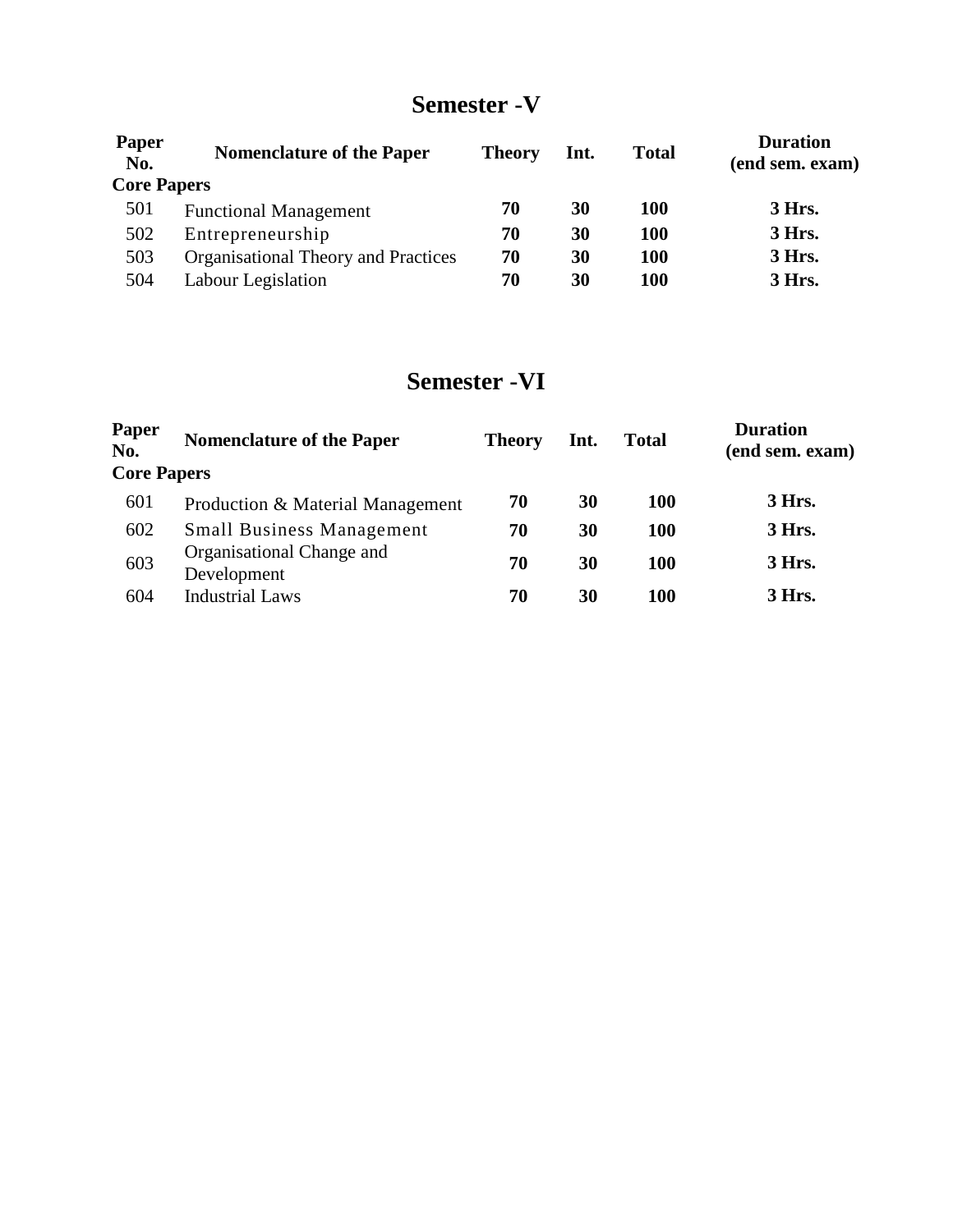### **(Semester - I)**

# **Business Law Paper 101**

### **Unit- I**

Indian Contract Act: Contract, Agreement, Proposal, Capacity to Contract, Free Consent, Legality of Object and Consideration, Agreements Expressly Declared as Void, Performance of Contract, Discharge of Contracts, Remedies for Breach of Contracts.

### **Unit- II**

Indemnity and Guarantee, Contract of Bailment and Pledge: Essentials, Kinds, Rights and Duties of Bailor and Bailee, Termination of Bailment, Rights and Duties of Pawnor and Pawnee, Contract of Agency: Rights and Duties of Agent and Principal, Agent and Principal Liability towards Third Party, Creation and Termination of Agency.

### **Unit- III**

Consumer Protection Act 1986: Introduction, Rights of Consumers, Consumer Protection Councils, Consumer Disputes Redressal Agencies: The District Forum, The State and National Commission.

- Kuchhal M.C., Business Laws, Sultan Chand & Company, New Delhi.
- Kapoor N.D., Mercantile Law, Sultan Chand & Company, New Delhi.
- Nolakha R.L., Business Law, Ramesh Book Depot, Jaipur.
- Sharma, Arya, Gupta, Business Law, Ajmera Book Company, Jaipur.
- $\bullet$  नौलखा आर.एल., व्यापारिक सन्नियम, रमेश बक डिपो,जयपुर
- $\bullet$  सिंहल जे.पी.,व्यापारिक एवं औद्योगिक विधि, अजमेरा बुक डिपो, जयपुर
- $\bullet$  शर्मा, आर्य, शर्मा, व्यापारिक विधि, अजमेरा बुक कम्पनी, जयपुर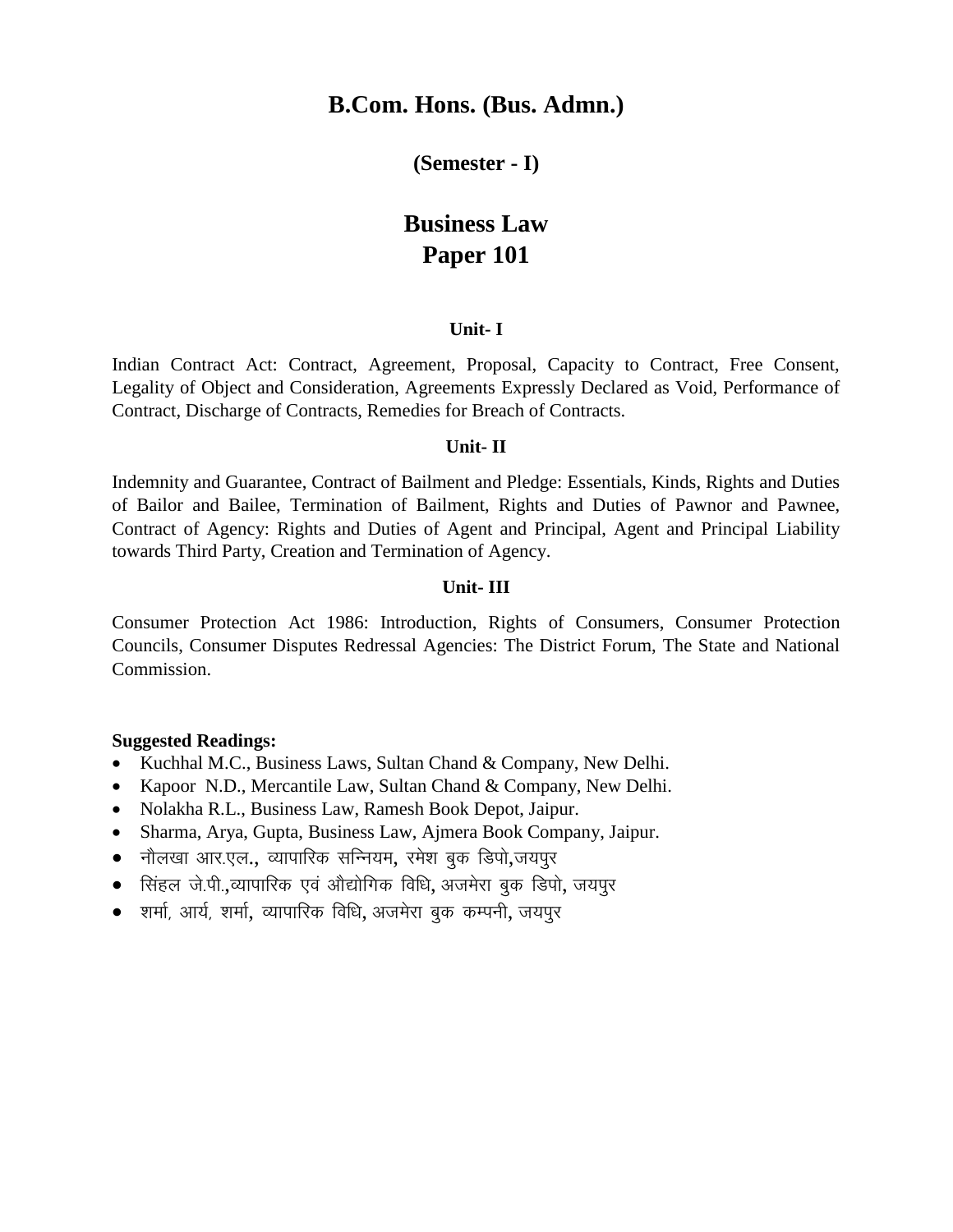### **(Semester - I)**

# **Business Organisation Paper 102**

### **UnitI**

Business Organization: Characteristics, Significance, Problems and Suggestions, Forms of Business Organisation: Sole Proprietorship, Partnership, Company, Co-operative Society: Features, Merits, Demerits and Suitability.

#### **UnitII**

Establishment of a Business Organization: Consideration and Steps only, Business Environment: Features, Significance, Types and Need, Business Ethics: Features, Principles, Scope, Causes of Ethical and Unethical Conduct, Measures.

### **UnitIII**

Business Combinations: Concept, Objectives, Types, Combination Movement in India, Advertising: Objectives, Functions, Types, Advantages and Principles, Publicity: Features, Objectives, Types and Difference in Advertising and Publicity, Advertising Media: Types, Selection of Media, Essentials of Good Advertising Copy.

- Gupta C.B., Business Organisation, National Publishing House, New Delhi.
- Mathew, Sharma, Mehta: Business Organization, Shell Write Well (P) Ltd, Jaipur.
- Nolakha R.L., Business Organisation, Ramesh Book Depot, Jaipur.
- Sharma, Badaya, Vyas, Jain, Business Organisation, Ajmera Book Company, Jaipur.
- सधा जी.एस., व्यावसायिक संगठन,रमेश बुक डिपो,,जयपूर।
- नौलखा आर.एल., व्यावसायिक संगठन,रमेश बुक डिपो,,जयपुर।
- $\bullet$  शर्मा, व्यास, मल्होत्रा, व्यावसायिक संगठन, अजमेरा बुक कंपनी, जयपुर।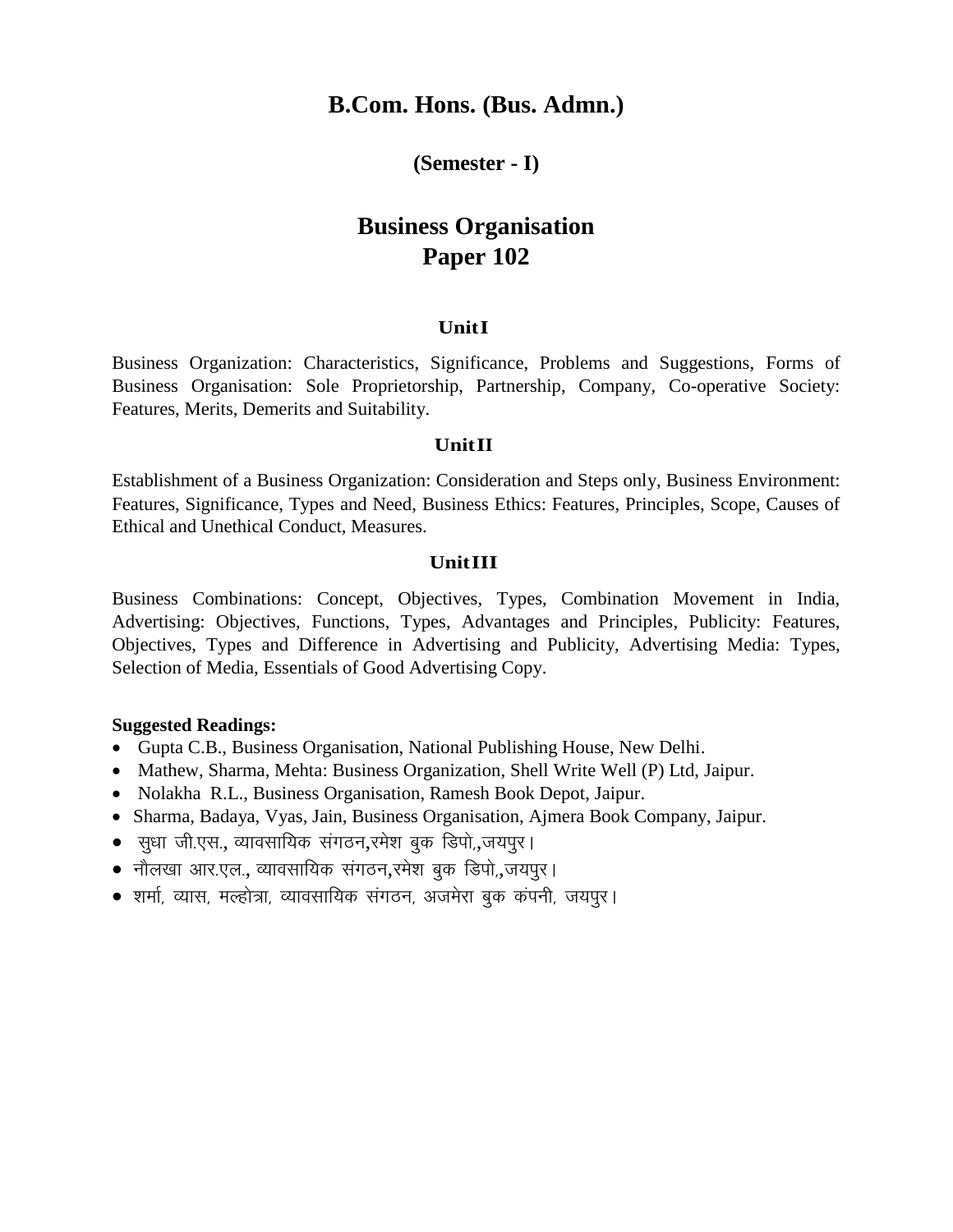### **(Semester - I)**

# **Labour Policy & Problems Paper 103**

### **Unit I**

Indian Labour – Labour in Indian Context, Organised Labour, Unorganized Labour, Labour Problems – Problems of Labour Working in Public Enterprises, Child Labour in India – Meaning, Social – Legal Analysis, National Norms.

### **Unit II**

Agriculture Labour: Meaning, Features and Problems of Agriculture Labour, Initiatives Taken by Government for Upliftment of Labour.

### **Unit III**

Labour Movement and Trade Unions, Labour Turnover, Absenteeism, Discipline, Negotiation.

- Padhi P. K, Labour and Industrial Law, PMI Publication, New Delhi.
- Gupta CB, Human Resource Management; Sultan Chand & Sons, New Delhi.
- Mamoria & Mamoria, Industrial Labour, Social Security and Industrial Peace in India, Kitab Mahal, Allahabad.
- Saxena R.C., Labour Problems and Social Welfare in India; Jai Prakash Nath Publisher, Meerut.
- Giri V.V., Labour Problems in Indian Industry, India Asia Publishing House, Bombay.
- Mamoria C. B, Mamoria S & Gankar S. V, Dynamics of Industrial Relations, Himalaya Publishing House, New Delhi.
- Bhagoliwal T.N, Labour Economics and Industrial Relations, Sahitya Bhawan Publications, Agra.
- सक्सेना आर.सी., श्रम समस्यायें एवं समाज कल्याण, के नाथ एण्ड कंपनी, मेरठ।
- $\bullet$  ) भगोलीवाल टी.एन., श्रम अर्थशास्त्र एवं औद्योगिक संबंध, साहित्य भवन पब्लिकेशन, आगरा।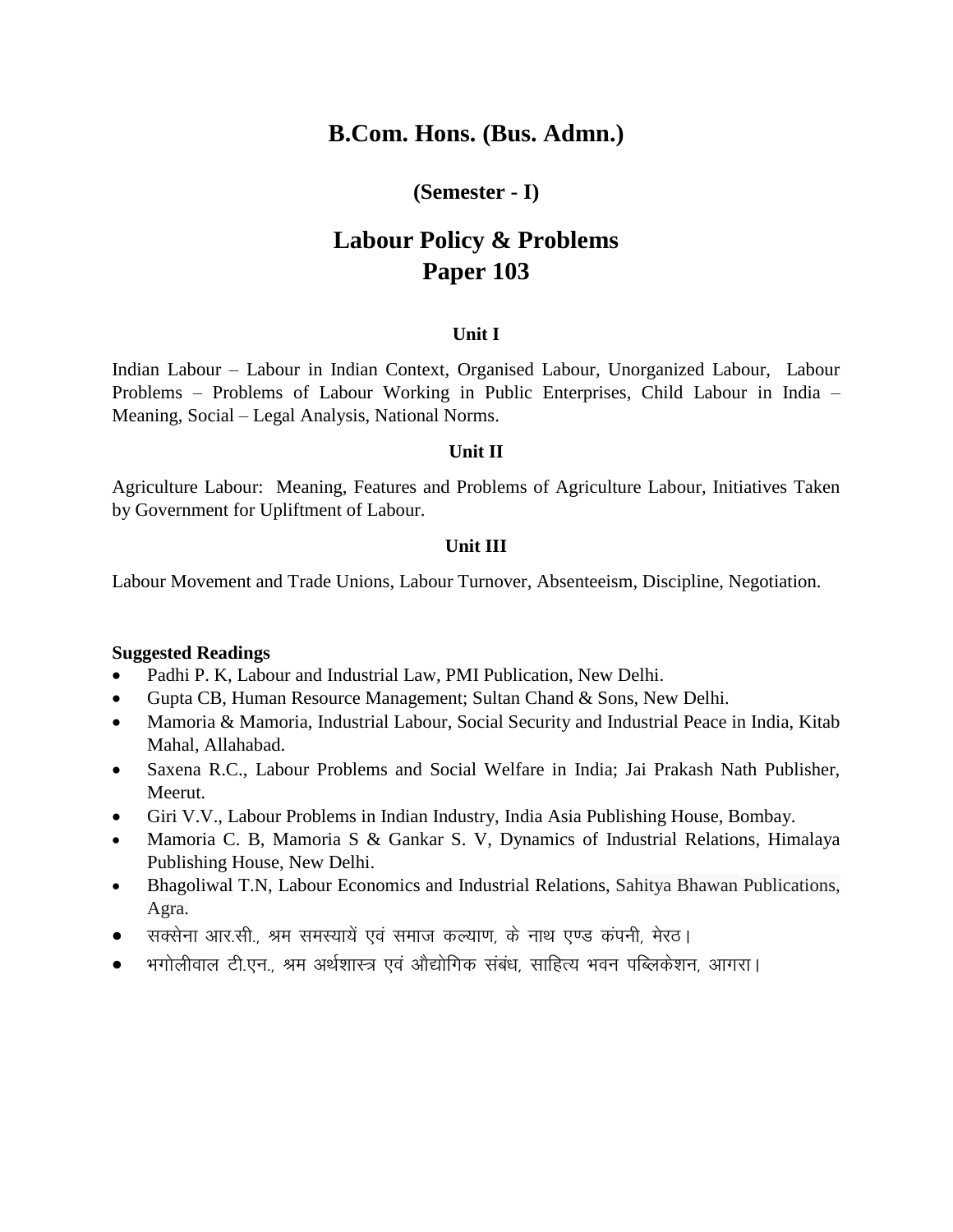### **(Semester - I)**

# **Business Environment Paper 104**

### **Unit I**

Theoretical Framework of Business Environment: Concept, Significance and Nature, Elements of Environment – Internal and External, Micro & Macro Environment, Changing Dimensions of Business Environment.

### **Unit II**

Economic Environment of business: Concept and Elements of Economic Environment, Strategy for Economic Development, Types of Economic Systems.

### **Unit III**

Economic Aspect of Indian Constitution, Policies Relating to Business Industrial Policy, New Economic Policy 1991, EXIM Policy, Eleventh Five Year Plan: Salient Features.

- Cherunilam F, Business Environment, Himalaya Publishing House, New Delhi.
- Aswathappa, Essentials of Business Environment, Himalaya Publishing House, New Delhi.
- Dayal, Mathur, Shrivastav, Business Environment, RBD Jaipur.
- Mishra and Puri, Indian Economy, Himalaya Publishing House, New Delhi.
- Raj, Agarwal, Business Environment, Excel Books, Delhi.
- Adhikary M., Economic Environment of Business, Sultan Chand & Sons, New Delhi.
- Fernando AC, Business Environment, Pearson's publication, New Delhi.
- उपाध्याय, शर्मा, दयाल, व्यावसायिक वातावरण, रमेश बुक डिपो, जयपुर।
- जाट डी.आर., वशिष्ठ वी.के., भिण्डा पी.सी., जैन दीपा, भारत में आर्थिक पर्यावरण, अजमेरा बक कंपनी, जयपूर।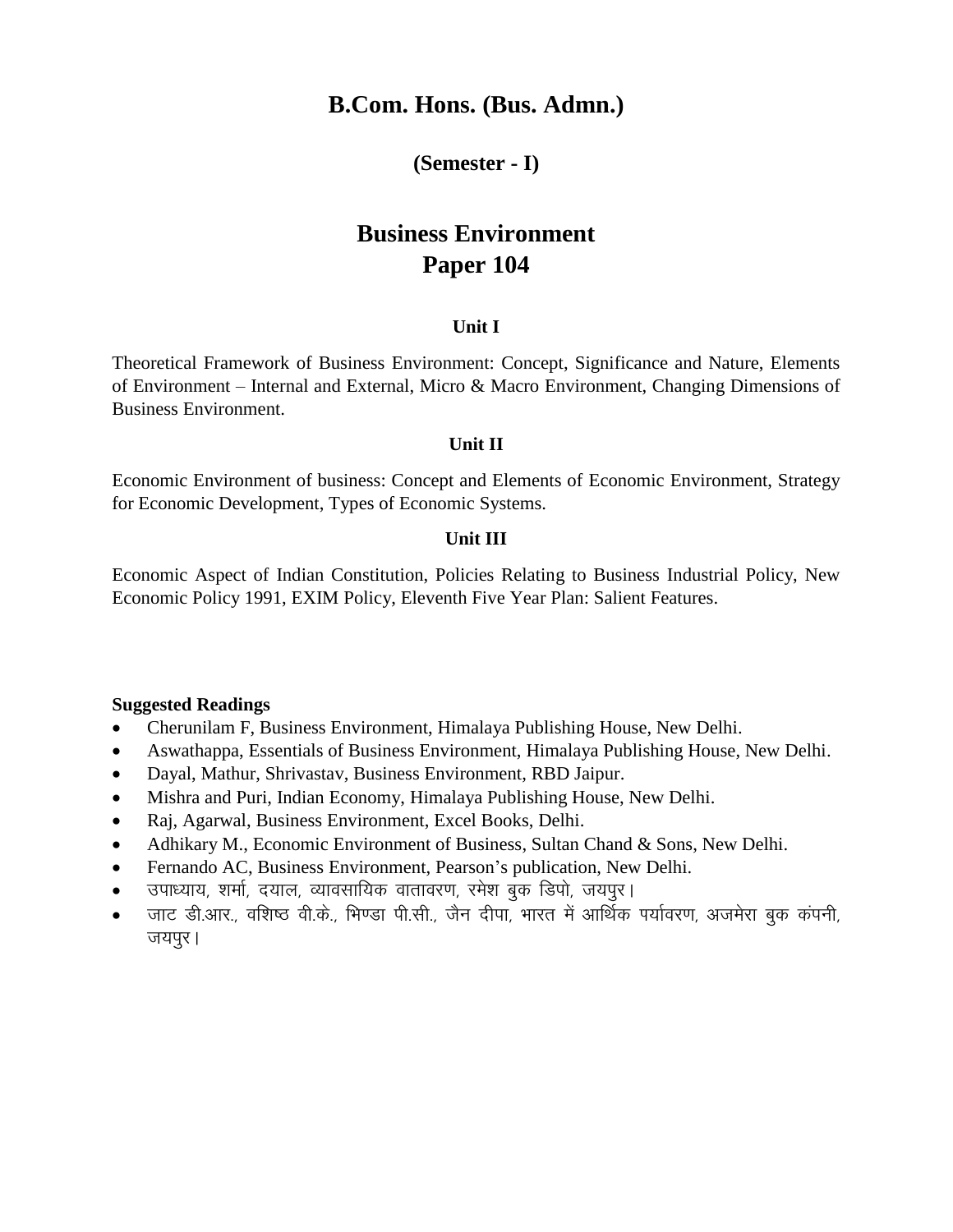### **(Semester - II)**

# **Commercial Legislations Paper 201**

### **Unit- I**

Indian Partnership Act: Nature of Partnership Firm, Test of Partnership, Duties and Rights of Partners, Relations of Partners to Third Parties, Position of Minor in Partnership, Reconstitution of a Partnership Firm, Registration of Firm, Dissolution of Firm: Modes and Consequences of Dissolution of Firm.

#### **Unit- II**

Sales of Goods Act: Introduction, Formation of Contract of Sale of Goods, Conditions and Warranties, Transfer of Property or Ownership, Performance of Contract, Rights of Unpaid Seller, Remedies for Breach of Contract.

### **Unit- III**

Negotiable Instruments Act: Essentials, Promissory Notes, Bills of Exchange, Cheques, Parties to Negotiable Instruments, Discharge of Parties from Liability, Dishonour of Negotiable Instruments, Presentment of Negotiable Instrument, Negotiation.

- Kuchhal M.C., Business Laws, Sultan Chand & Company, New Delhi.
- Kapoor N.D., Mercantile Law, Sultan Chand & Company, New Delhi.
- Nolakha R.L., Business Law, Ramesh Book Depot, Jaipur.
- Sharma, Arya, Gupta, Business Law, Ajmera Book Company, Jaipur.
- नौलखा आर.एल., व्यापारिक सन्नियम, रमेश बुक डिपो, जयपुर।
- सिंहल जे.पी.,व्यापारिक एवं औद्योगिक विधि. अजमेरा बुक कम्पनी. जयपुर।
- शर्मा, आर्य, शर्मा, व्यापारिक विधि, अजमेरा बुक कम्पनी, जयपुर।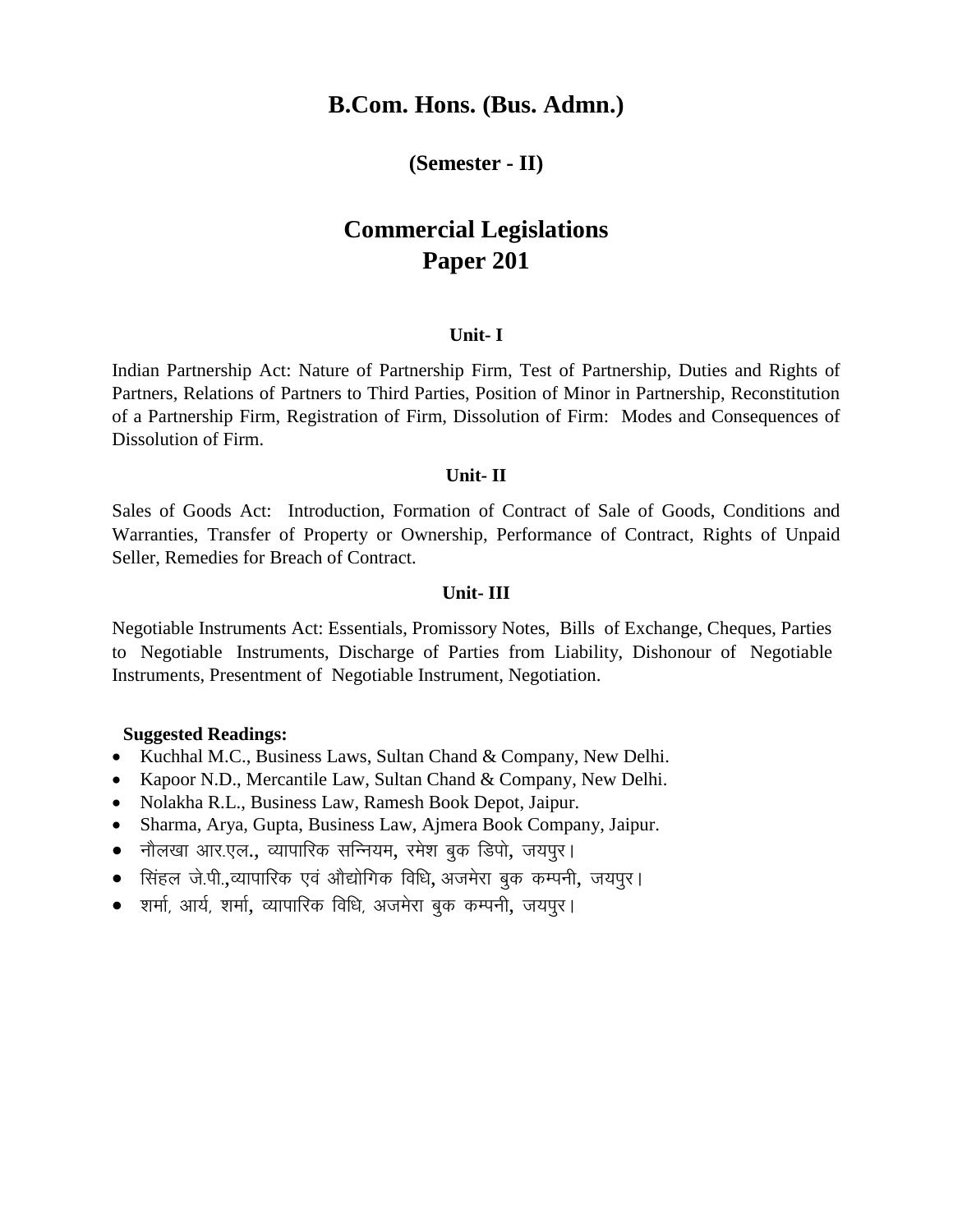### **(Semester - II)**

# **Business Organisation and System Paper 202**

### **Unit- I**

RIICO and District Industrial Centre: Role, Need, Functions, Organisation and Management, A Brief Study of Rajasthan Finance Corporation: Criticisms and Suggestions.

### **Unit- II**

Business Finance: Need, Importance and Sources of Finance, Stock Exchanges in India: Functions and Importance, SEBI: Objectives and Functions, OTCEI and NSE.

### **Unit- III**

Economic Liberalization and Globalisation, Welfare State, Government Assistance to Industries, Industrial Policy, Industrial Democracy.

- Gupta C.B., Business Organisation, National Publishing House, New Delhi.
- Mathew, Sharma, Mehta, Business organization, Shell Write Well (P) Ltd, Jaipur.
- Nolakha R.L., Business Organisation, Ramesh Book Depot, Jaipur.
- $\bullet$  सुधा जी.एस., व्यावसायिक संगठन, रमेश बुक डिपो, जयपूर।
- नौलखा आर.एल., व्यावसायिक संगठन, रमेश बुक डिपो, जयपुर।
- शर्मा, व्यास, मल्होत्रा, व्यावसायिक संगठन, अजमेरा बुक कंपनी, जयपूर।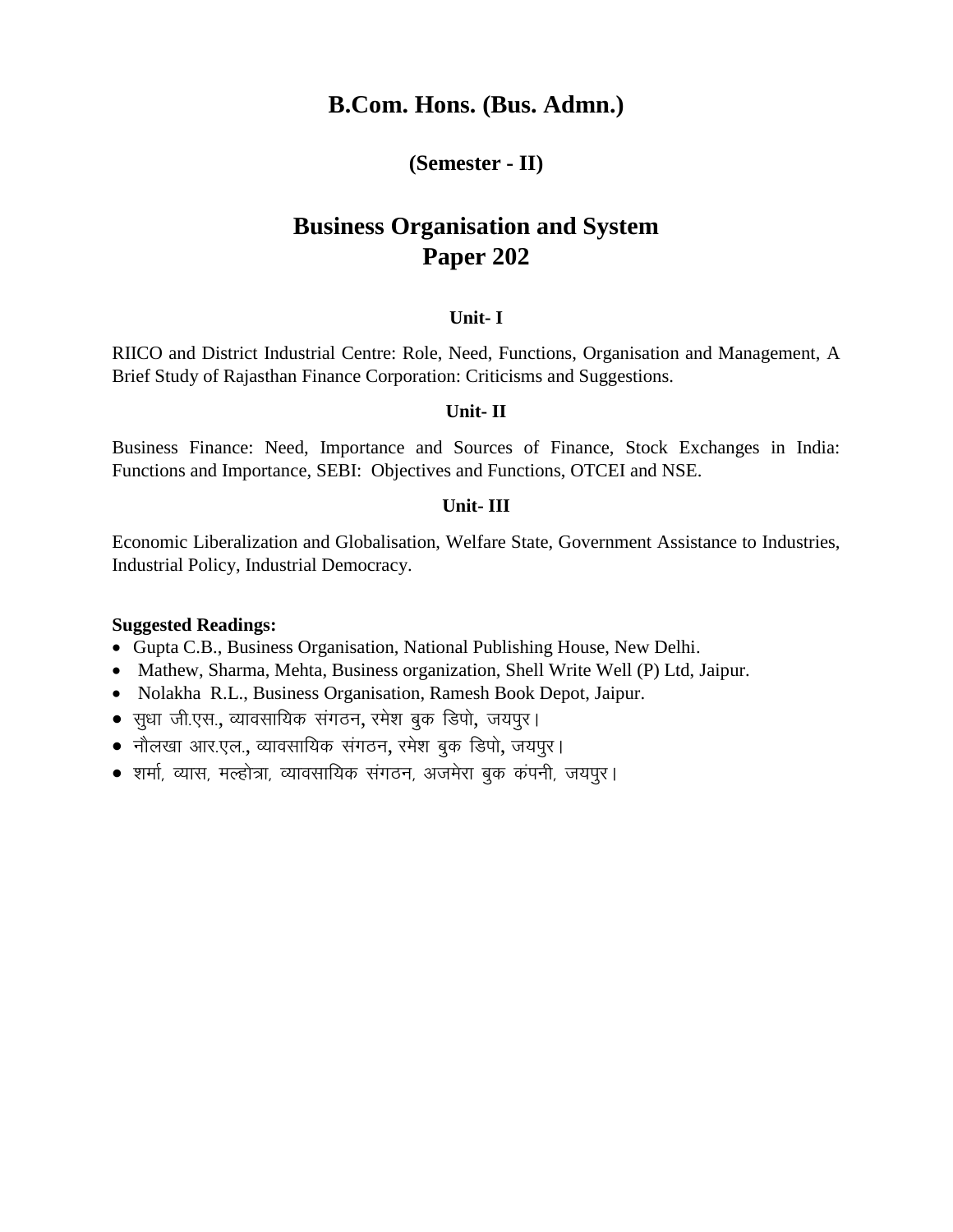### **(Semester - II)**

# **Labour Welfare and Social Security Paper 203**

### **Unit I**

Labour welfare – Meaning, Objectives, Scope, Significance and Principles of Labour Welfare, Theories of Labour Welfare, Activities Undertaken by Various Agencies in India.

### **Unit II**

Payment of Wages – Concept, Factors Affecting Wage Structure, Methods of Wage Payment. Incentive Plans, Fringe Benefits, Underlying Principles, Different Kinds of Fringe Benefits, Profit Sharing and Bonus Payment, Essentials of Sound Wage Payments.

### **Unit III**

Social Security for Indian Workers – Meaning and Scope of Social Security, Importance of Social Security, Social Security Plans. Collective Bargaining – Meaning, Nature, Objectives and Scope.

- Padhi P. K, Labour and Industrial Law, PMI Publication, New Delhi.
- Gupta C.B., Human Resource Management; Sultan Chand & Sons, New Delhi.
- Mamoria & Mamoria, Industrial Labour, Social Security and Industrial Peace in India, Kitab Mahal, Allahabad.
- Saxena R.C., Labour Problems and Social Welfare in India; Jai Prakash Nath Publisher, Meerut.
- Giri V.V., Labour Problems in Indian Industry, India Asia Publishing House, Mumbai.
- Mamoria C. B, Mamoria S & Gankar S. V, Dynamics of Industrial Relations, Himalaya Publishing House, New Delhi.
- Bhagoliwal T.N, Labour Economics and Industrial Relations, Sahitya Bhawan Publications, Agra.
- सक्सेना आर.सी.. श्रम समस्यायें एवं समाज कल्याण, के नाथ एण्ड कंपनी, मेरठ।
- $\bullet$  ) भगोलीवाल टी.एन., श्रम अर्थशास्त्र एवं औद्योगिक संबंध, साहित्य भवन पब्लिकेशन, आगरा।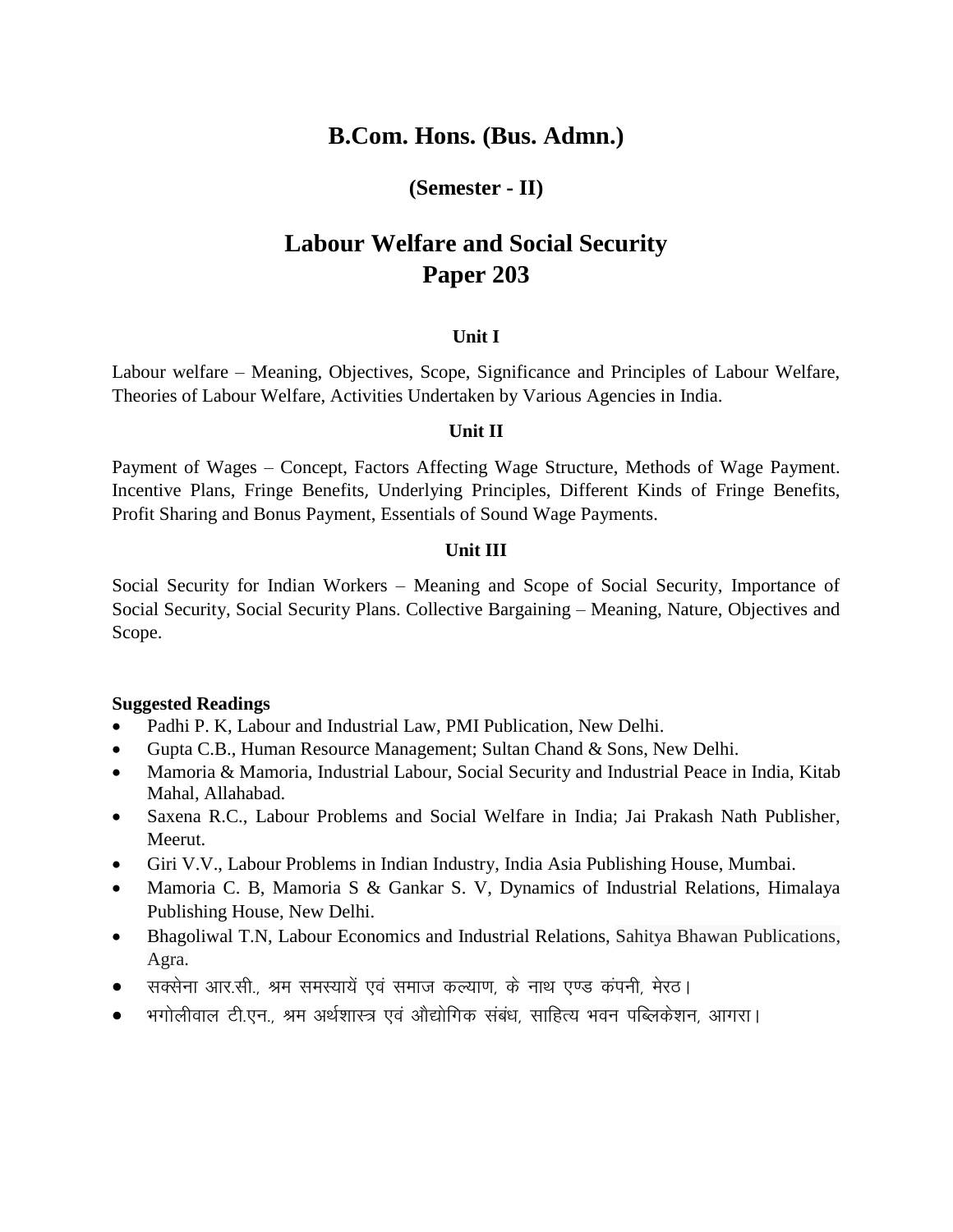### **(Semester - II)**

# **Corporate Environment Paper 204**

### **Unit I**

Political and Legal Environment of Business: Critical Elements of Political Environment, Changing Dimensions of Legal Environment in India, Foreign Exchange Management act. 1991(Provisions related to Contravention and Penalties, Adjudication and Appeal), Competition Act, 2002 (Amended Act 2007), Consumer Protection Act, 1986 (Consumer Rights, Duties, Complaint Redressed Procedure).

### **Unit II**

Socio Cultural Environment: Elements of Socio-cultural Environment, Influence of Sociocultural Factors on Corporate Procedures and Practices. Business Ethics, Arguments in Favour and Against of Business Ethics, Corporate Social Responsibility.

#### **Unit III**

Technological Environment – Meaning, Technology and Development, Technology Transfer, Process, Determinants of Technological Environment, Integrating Technology with Business.

- Cherunilam F, Business Environment, Himalaya Publishing House, New Delhi.
- Aswathappa, Essentials of Business Environment, Himalaya Publishing House, New Delhi.
- Dayal, Mathur, Shrivastav, Business Environment, RBD Jaipur.
- Mishra and Puri, Indian Economy, Himalaya Publishing House, New Delhi.
- Raj, Agarwal, Business Environment, Excel Books, Delhi.
- Adhikary M., Economic Environment of Business, Sultan Chand & Sons, New Delhi.
- Fernando AC, Business Environment, Pearson's publication, New Delhi.
- उपाध्याय, शर्मा, दयाल, व्यावसायिक वातावरण, रमेश बुक डिपो, जयपुर।
- जाट डी.आर., वशिष्ठ वी.के., भिण्डा पी.सी., जैन दीपा, भारत में आर्थिक पर्यावरण, अजमेरा बक कंपनी, जयपुर।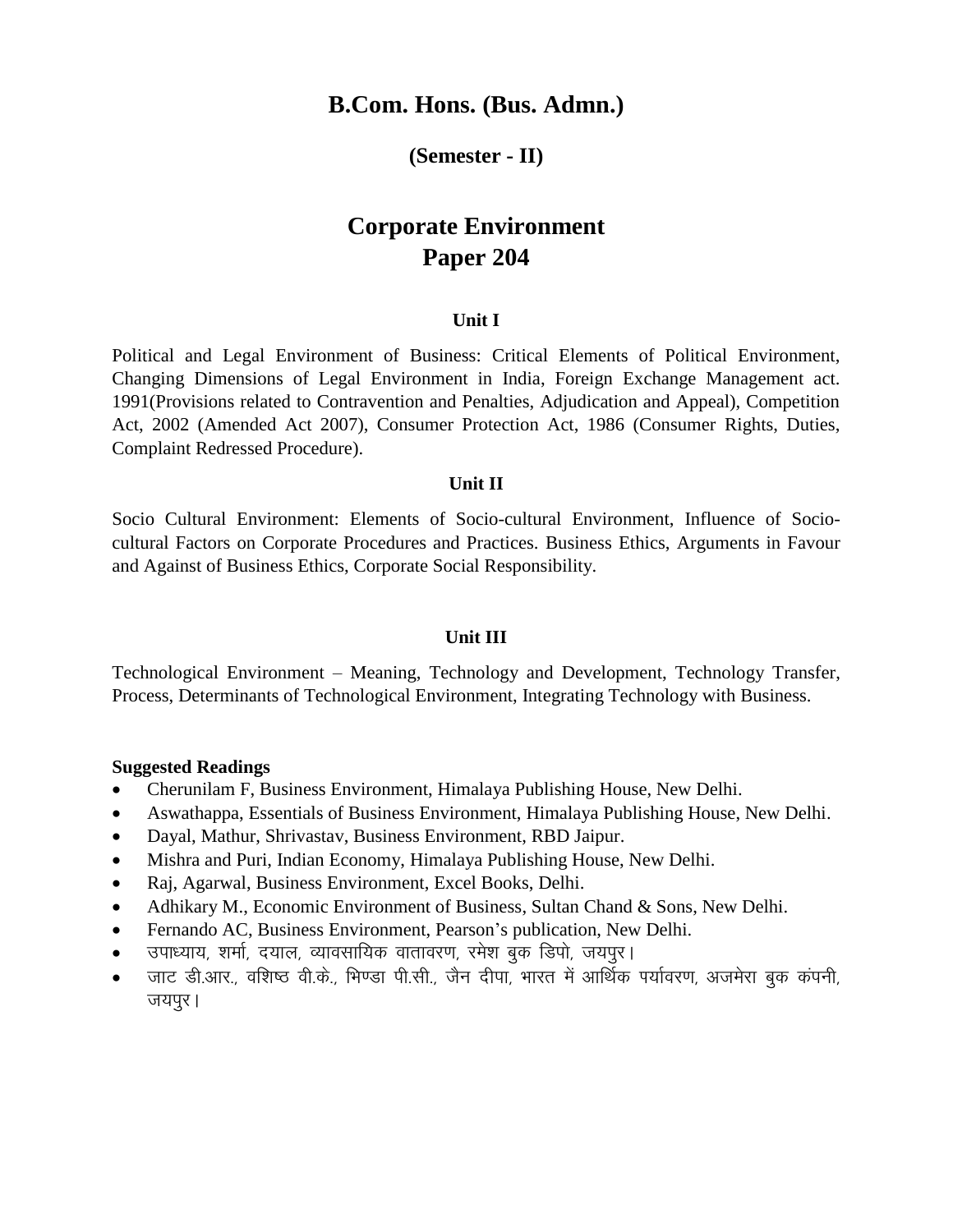## **(III Semester)**

# **Company Law Paper-301**

### **Unit- I**

Company : Meaning and Characteristics; Lifting of Corporate Veil; Private Company: Nature and Privileges; Types of Company; One Person Company.

### **Unit- II**

Formation of Company; Functions and Duties of Promoters, Memorandum of Association; Content and Alteration; Articles of Association: - Contents, Alteration.

### **Unit- III**

Prospectus: - Definition, Contents; Statement in Lieu of Prospectus; Misleading Prospectus and Consequences. Share Capital: Types of Shares and Debentures, Allotment, Issue, Transfer and Transmission of Shares.

- Kuchal M.C., Modern Indian Company Law, Shri Mahavir Books, Noida.
- Kapoor N.D., Company Law, Sultan Chand & Sons, New Delhi.
- Singh Avtar, Company Law, Eastern Book Company, Lucknow.
- माथुर और सक्सेना, कंपनी अधियनियम और व्यापारिक पद्वति, रमेश बुक डिपो, जयपुर।
- नौलखा आर.एल., कंपनी अधिनियम और सचिवीय पद्वति, रमेश बुक डिपो, जयपुर।
- $\bullet$  ) शर्मा अशोक कमार, , जोशी अजय एवं खींचा प्रदीप, कंपनी अधिनियम एवं सचिवीय पद्नति, अजमेरा बुक कंपनी, जयपुर।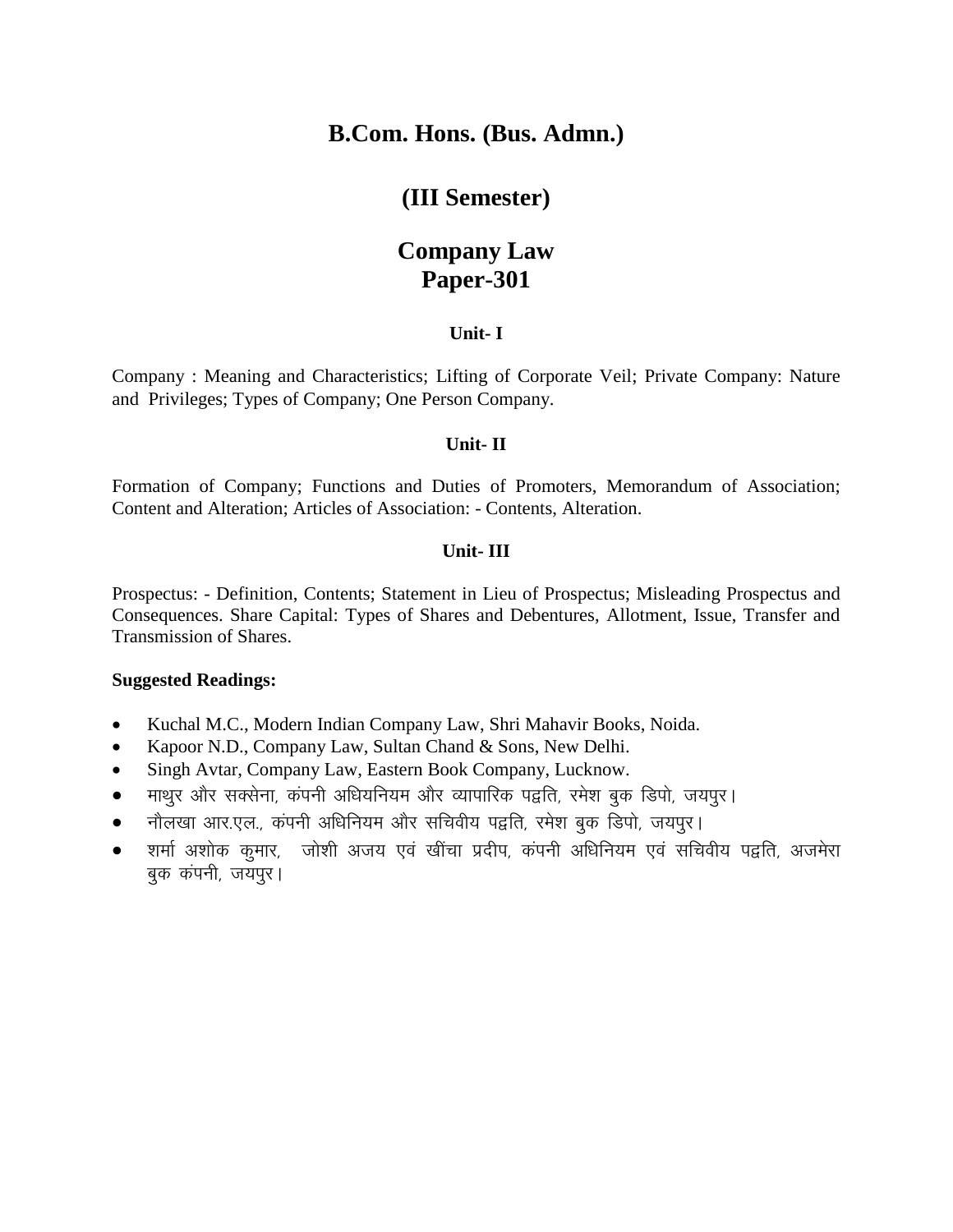## **(III Semester)**

# **Principles of Management and Practices Paper-302**

### **Unit- I**

Management: Concept, Nature, Objectives, Principles, Importance and Process, Schools of Management Thought, MBO. Planning: Nature, Type, Importance, Process, Principles, and Techniques. Decision Making: Process and Techniques.

### **Unit- II**

Organisation: Goals, Structure, Importance, Process and Principles. Theories of Organization. Environment and Organization. Formal and Informal Organization, Direction: Concept, Nature, Importance and Principles.

### **Unit- III**

Authority and Responsibility, Power and Authority: Sources of Authority, Delegation of Authority, Centralization and Decentralization, Span of Control.

- Bhat, Management- Principles, Processes and Practices, Oxford University Press, Mumbai.
- Koontz O'Donnel, Essentials of Management, McGraw-Hill Education, Columbus.
- Naulakha R. L., Principles of Management, Ramesh Book Depot, Jaipur.
- नौलखा आर.एल., कंपनी अधिनियम एवं सचिवीय पद्वति, रमेश बुक डिपो, जयपुर।
- सुधा जी.एस., प्रबंध, यूनिवर्सिटी बुक हाउस, जयपुर।
- राजपुरोहित आर.सी.एस., शर्मा अशोक, शर्मा सरला एवं गुप्ता अंजू, प्रबंध, अजमेरा बुक कंपनी, जयपुर।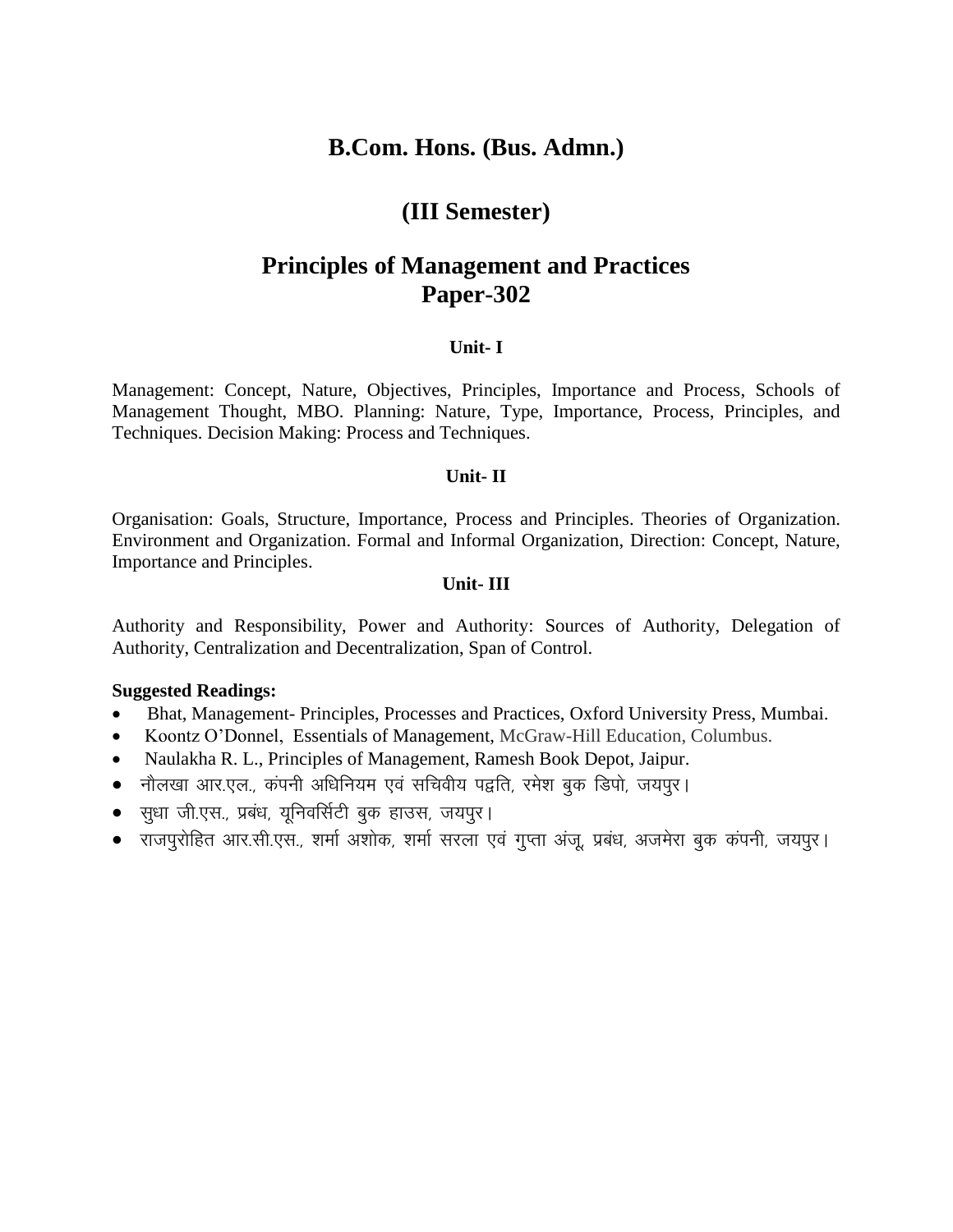## **(III Semester)**

# **Trade Union Regulatory Framework Paper-303**

### **Unit- I**

Functions of Trade Unions, Essentials of a Sound Trade Union. Role of Trade Unions in Industrial Organizations, Theories of Trade Unions, Kinds of Trade Unions, Trade Union Organization in India.

### **Unit- II**

Central Organizations Leadership Patterns, Union Functions: Internal and External, Historical Back ground and Present Position of Trade Unions, Problems of Indian Trade Unions. White Collar Unions.

### **Unit- III**

Industrial Peace: Machinery for Prevention and Settlement for Disputes, Worker Committees, Joint Management, Court of Enquiry : Conciliation, Arbitration and Adjudication. Problems related to Machinery.

- Mathur J.S., Indian Working Class Movement, Chaitanya Pub. House, Allahabad.
- Agnihotri, Industrial Relation in India, Pearson Education India, New Delhi.
- Myres C., Industrial Relation in India, Pearson Education India, New Delhi.
- $\bullet$  aप्रवाल आर.सी, कोठारी एन.सी, औद्योगिक संबंध, रमेश बुक डिपो, जयपुर।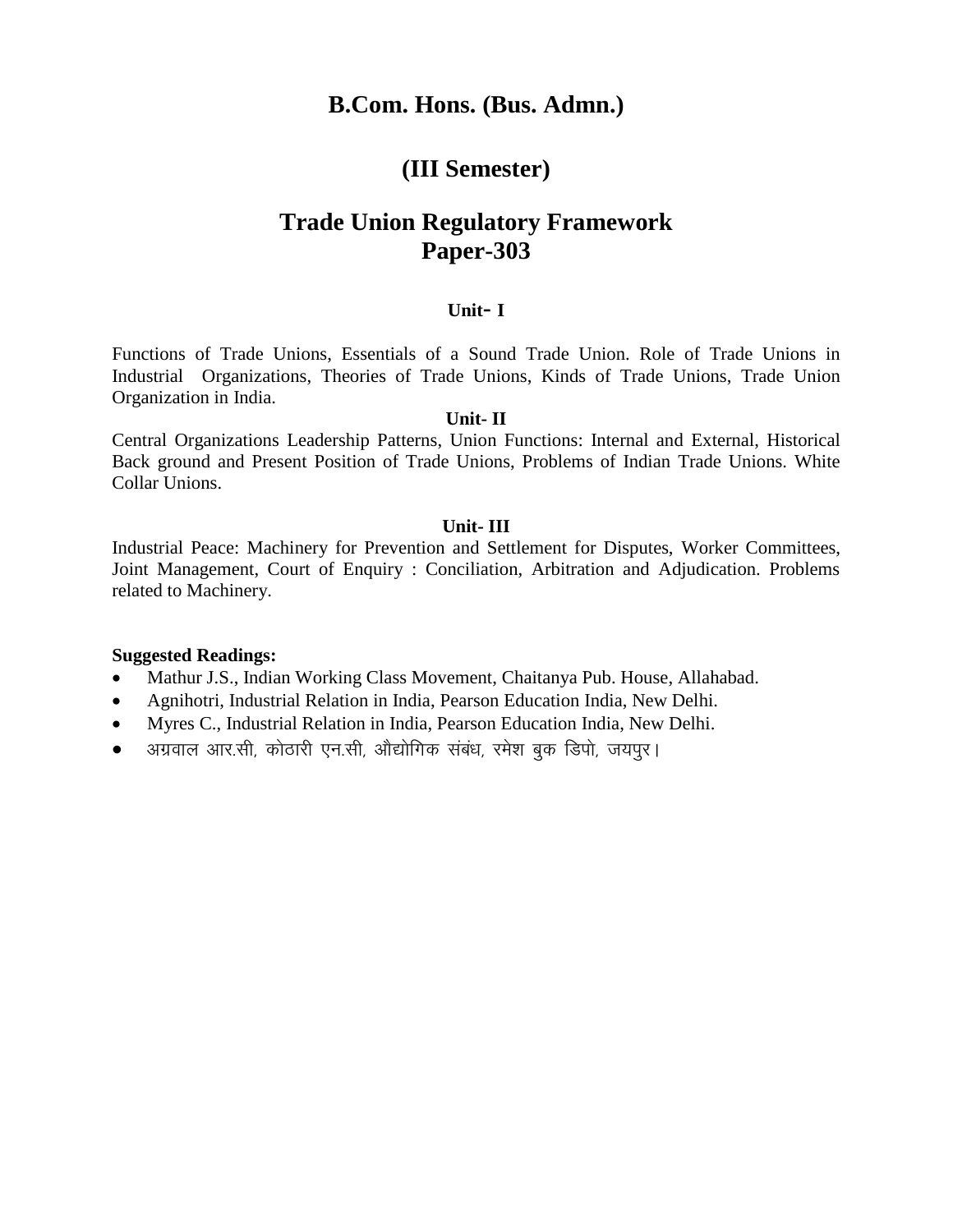### **(III Semester)**

# **Sales Promotion and Sales Management Paper-304**

### **Unit- I**

Sales Promotions: Nature, Distinction with Advertising and Personnel Selling, Role and Importance, Functions of Sales Promotion Department, Limitations in Shortage Economy.

### **Unit- II**

Types of Sales Promotions: Internal Organization, Consumer Promotions, Trade Sale Promotions of Industrial and Consumer Products. Export-Sales Promotion, Evaluation of Sales Promotion Programme.

### **Unit- III**

Sales Management, Role of Selling in a Planned Economy, Selling as a Career, Qualities of a Salesman, Product Knowledge, Effective Speaking, Consumer Relations.

- Panda, Sales and Distribution Management, Oxford University Press, Mumbai.
- Cundiff, Still & Govani, Sales Management, Prentice Hall of India Pvt. Ltd. New Delhi.
- Sudha G. S., Sales Management, Ramesh Book Depot, Jaipur.
- Sudha G. S., Sales and Advertising Management, Ramesh Book Depot, Jaipur.
- सुधा जी.एस., विक्रय संवर्द्धन एवं विक्रय प्रबंध, रमेश बुक डिपो, जयपुर।
- नौलखा आर.एल., विक्रय संवर्द्धन एवं विक्रय प्रबंध, रमेश बुक डिपो, जयपुर।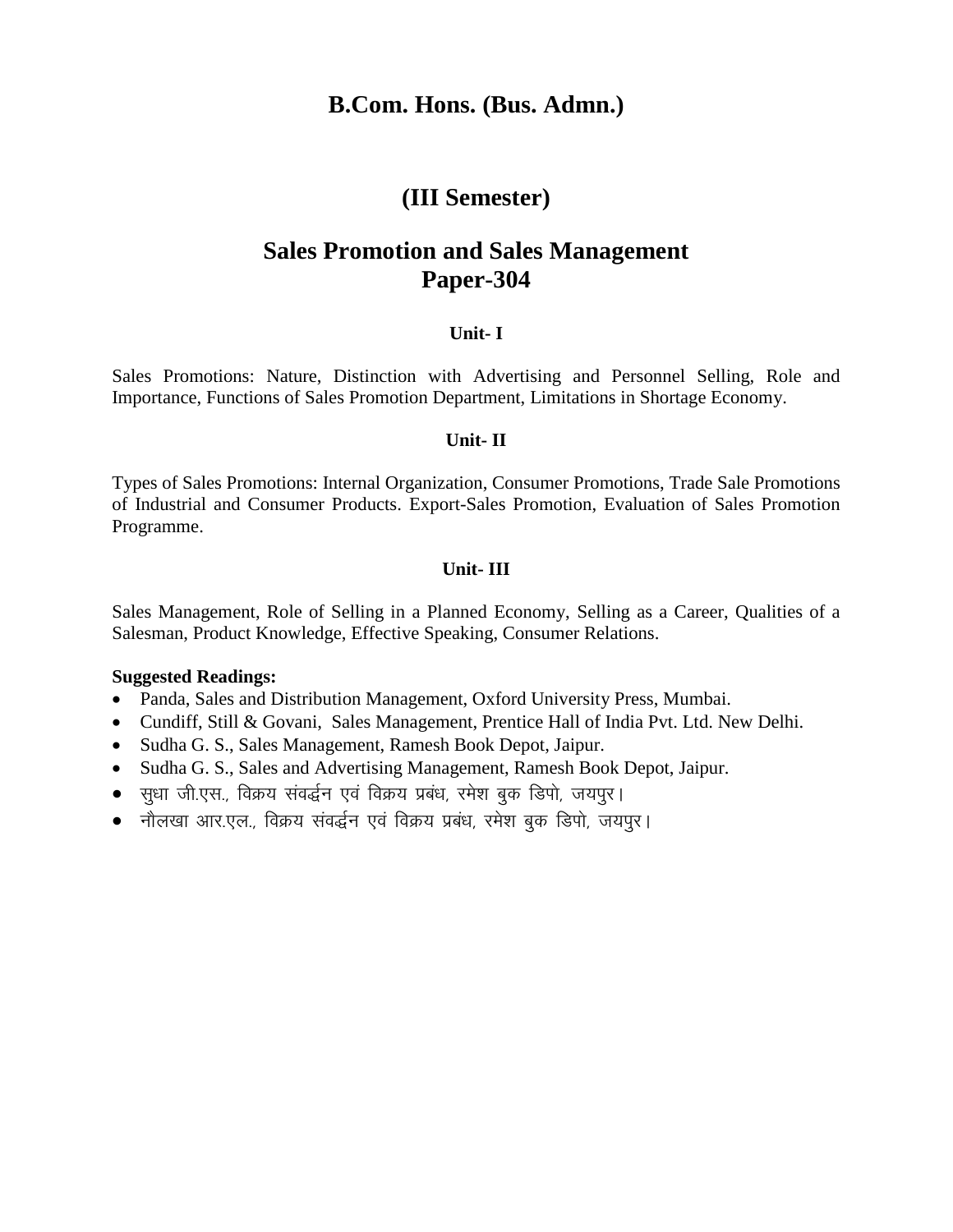## **(IV Semester)**

# **Secretarial Practices Paper 401**

### **Unit- I**

Company Secretary: Qualifications, Role, Position, Importance, Functions and Secretarial Practices in India. Directors: Qualification and Disqualification, Duties, Powers, Liabilities, Appointment and Removal of Directors, Managing Director and Whole Time Director.

### **Unit- II**

Essentials of Valid Meeting; Meetings of Board of Directors; Proxy; Voting, Notice, Agenda and Minutes of Meetings. Meetings of Shareholders: - Statutory Meeting; Annual General Meeting; Extra-Ordinary General Meeting.

#### **Unit- III**

Winding Up: Meaning, Compulsory Winding Up, Voluntary Winding Up, Winding Up Under the Supervision of Court, Consequences of Winding Up. Provisions and Payment of Dividend.

- Kuchal M.C., Modern Indian Company Law, Shri Mahavir Books, Noida.
- Kapoor N.D., Company Law, Sultan Chand & Sons, New Delhi.
- Singh Avtar Company Law Eastern Book Company, Lucknow.
- माथुर, सक्सेना, कंपनी अधिनियम और व्यापारिक पद्वति, रमेश बुक डिपो, जयपुर।
- नौलखा आर.एल, कंपनी अधिनियम और सचिवीय पद्वति, रमेश बुक डिपो, जयपूर।
- $\bullet$  शर्मा अशोक कुमार, जोशी अजय एवं खींचा प्रदीप, कंपनी अधिनियम एवं सचिवीय पद्वति, अजमेरा बुक कंपनी, जयपुर।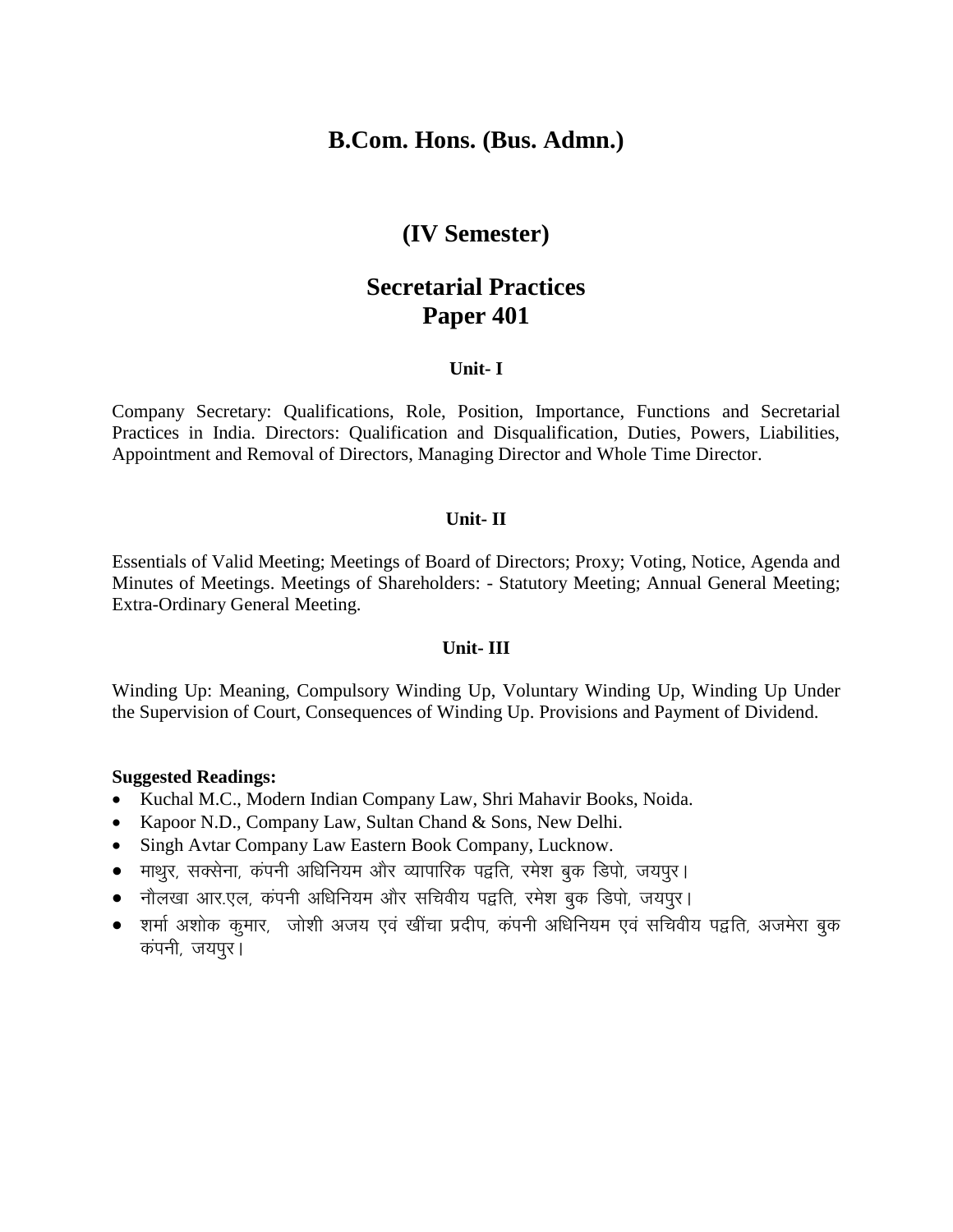## **(IV Semester)**

## **Essentials of Business Management Paper –402**

### **Unit- I**

Communication, Significance, Channels of Communication, Types and Process of Communication, Barriers and Remedies. Co-ordination, Co-ordination and Co-operation, Coordination as Essence of Management, Principles and Techniques, Obstacles in Co-ordination.

### **Unit- II**

Leadership: Function, Qualities, Styles and Theories of Leadership. Motivation: Importance, Type, Process, Techniques of Motivation, Theories of Motivation (McGregor, Maslow, Herzberg), Sound Motivation System.

### **Unit- III**

Control: Nature, Process, Techniques and Essentials of Effective Control. Business Process Reengineering, TQM, Six Sigma.

- Bhat, Management- Principles, Processes and Practices, Oxford University Press, Mumbai.
- Koontz O'Donnel, Essentials of Management, McGraw-Hill Education, Columbus.
- Naulakha R. L., Principles of Management, Ramesh Book Depot, Jaipur.
- नौलखा आर.एल., कंपनी अधिनियम एवं सचिवीय पद्वति, रमेश बुक डिपो, जयपुर।
- $\bullet$  सुधा जी.एस., प्रबंध, युनिवर्सिटी बुक हाउस, जयपुर।
- राजपूरोहित आर.सी.एस., शर्मा अशोक, शर्मा सरला एवं गुप्ता अंजू, प्रबंध, अजमेरा बुक कंपनी, जयपूर।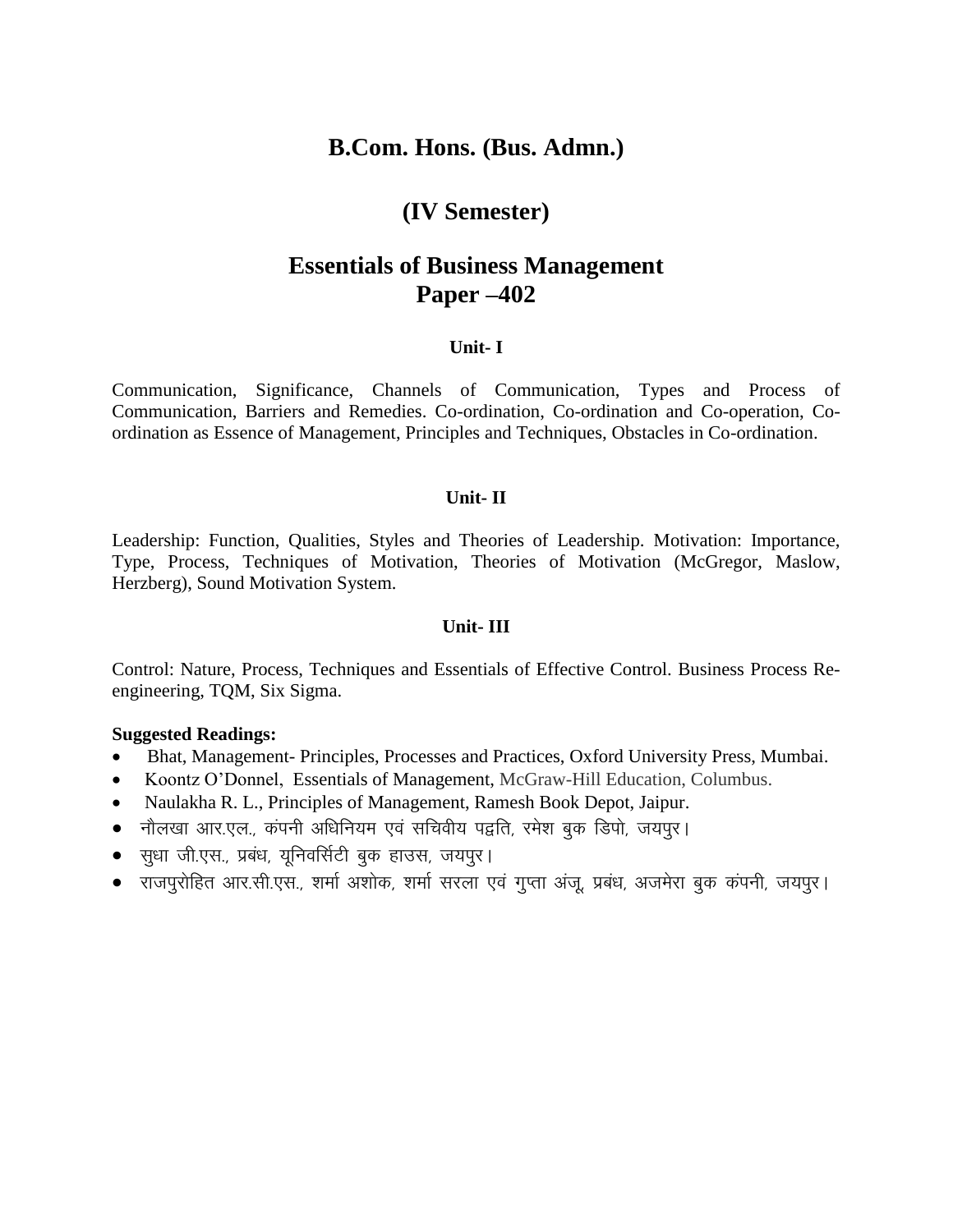# **(IV Semester)**

# **Industrial Relations & Workers Participation Paper-403**

### **Unit- I**

Industrial Relations: Concept, Importance of Sound Industrial Relations in India, Industrial Disputes: Meaning, Causes and Consequences. Magnitude of Industrial Dispute.

### **Unit- II**

Collective Bargaining: Concept, Pre-conditions, Process, Negotiations, Strategies, Hurdles, and Suggestions to Encourage Collective Bargaining.

### **Unit- III**

Workers Participation in Management: Concept, Method, Forms, Problems and Suggestions. Problems of Industrial Relations in Public Sector Enterprises.

- Mathur J.S., Indian Working Class Movement, Chaitanya Pub. House, Allahabad.
- Agnihotri, Industrial Relation in India, Pearson Education India, New Delhi.
- Myres C., Industrial Relation in India, Pearson Education India, New Delhi.
- अग्रवाल आर.सी, कोठारी एन.सी, औद्योगिक संबंध, रमेश बुक डिपो, जयपुर।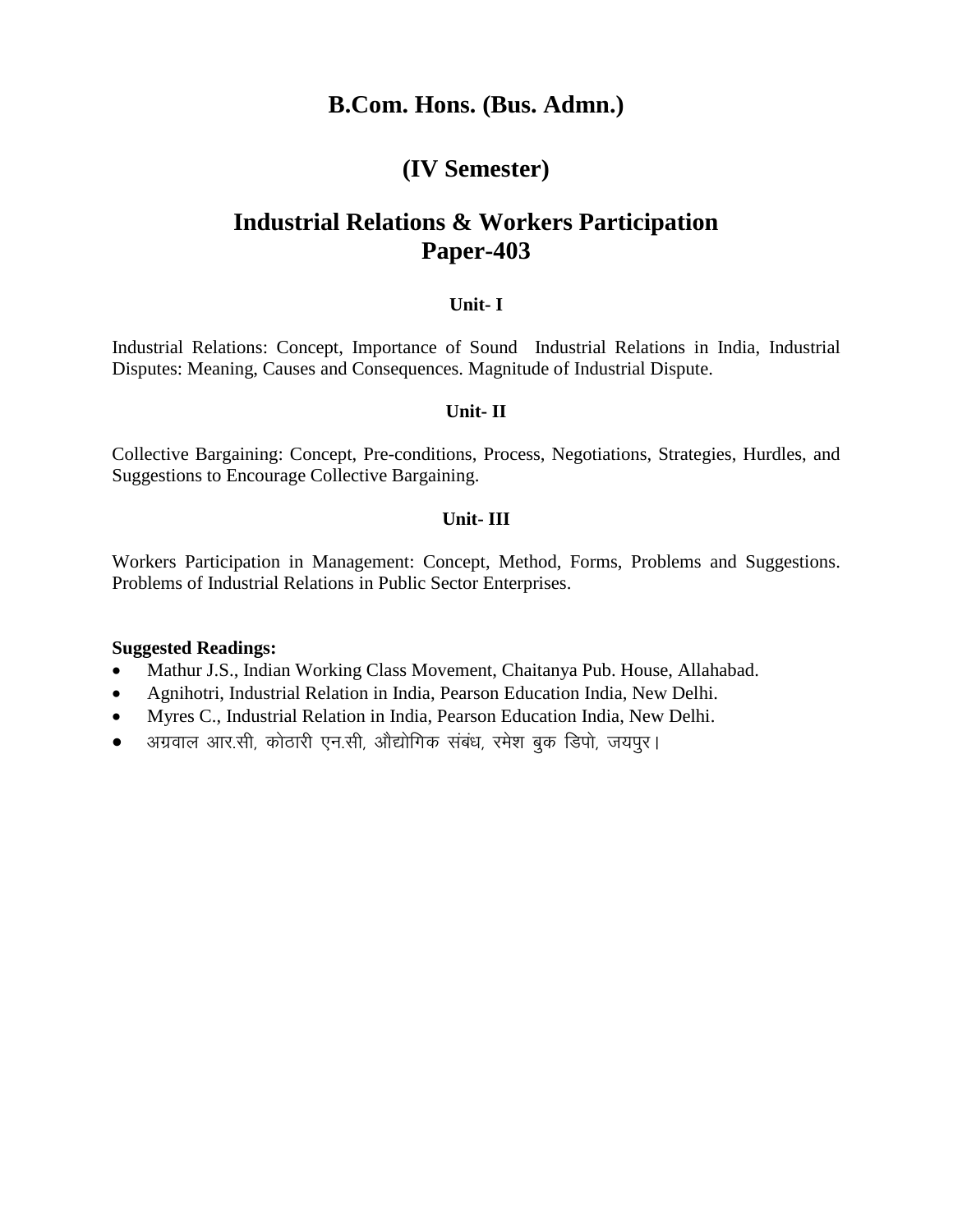## **(IV Semester)**

# **Sales Administration Practices Paper-404**

### **Unit- I**

Sales Organization, Branch Set-up, Recruitment and Selection of Salesman, Training, Motivation and Remuneration.

### **Unit- II**

Planned Selling Approach, Pre-Approach, and Meeting Objections. Closing Sales, Sales Call, Sales Forecasting, Sales Quotas and Territories.

### **Unit- III**

Consumer Psychology, Buying Motives of Consumers, Control of Sales Operations.

- Panda, Sales and Distribution Management, Oxford University Press, Mumbai.
- Cundiff, Still & Govani, Sales Management, Prentice Hall of India Pvt. Ltd. New Delhi.
- Sudha G. S., Sales Management, Ramesh Book Depot, Jaipur.
- Sudha G. S., Sales and Advertising Management, Ramesh Book Depot, Jaipur.
- सुधा जी.एस., विक्रय संवर्द्धन एवं विक्रय प्रबंध, रमेश बुक डिपो, जयपुर।
- नौलखा आर.एल., विक्रय संवर्द्धन एवं विक्रय प्रबंध, रमेश बुक डिपो, जयपूर।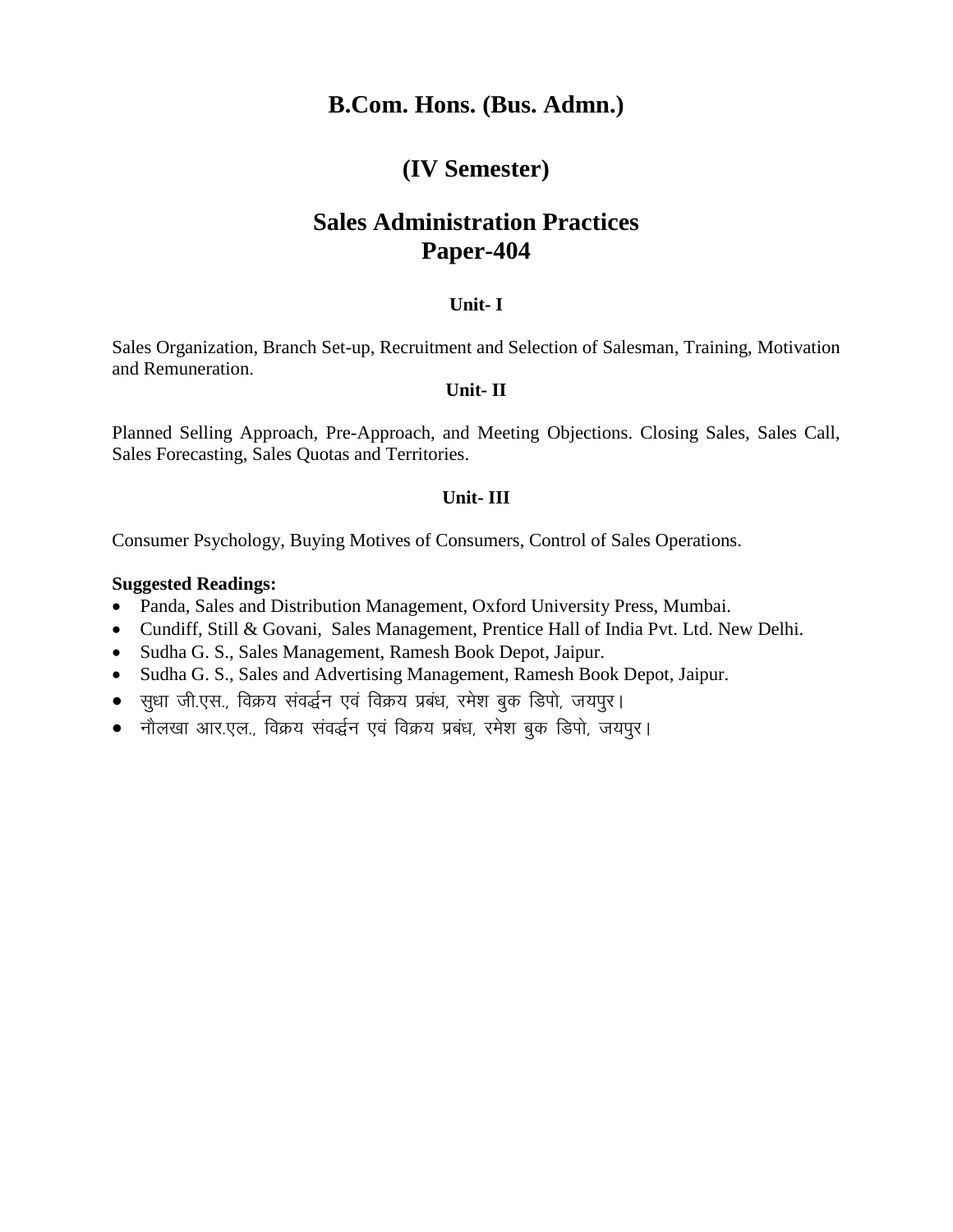### **(Semester - V)**

# **Functional Management Paper 501**

### **Unit-I**

Human Resource: Concept, Scope, Role and Functions of Human Resource Management, Organisation of Personnel Department. Recruitment, Selection, Training and Development, Performance Appraisal

#### **Unit-II**

Marketing: Concept, Evolution of Modern Concept of Marketing, Scope and Importance of Marketing, Product Planning and Development, Marketing Research, Channels of Distribution, Pricing Policies and Strategies.

### **Unit-III**

Finance: Function, Scope and Importance of Financial Management, Functions and Role of Financial Manager, Financial Planning and Capital Structure, Sources of Finance, Working Capital and its Sources.

- Flippo, Personnel Management, McGraw Hill, New Delhi.
- Sherlekar, Marketing Management, Himalaya Publishing, Mumbai.
- Sudha G.S., Functional Management, Ramesh Book Depot, Jaipur.
- $\bullet$  ) शर्मा, शर्मा, सुराणा, मानव संसाधन प्रबंध, रमेश बुक डिपो, जयपुर ।
- सुधा जी.एस., क्रियात्मक प्रबंध, रमेश बुक डिपो, जयपुर।
- अग्रवाल, कोठारी, विपणन प्रबंध, कॉलेज बुक डिपो, जयपुर।
- अग्रवाल, अग्रवाल, वित्तीय प्रबंध, रमेश बुक डिपो, जयपुर।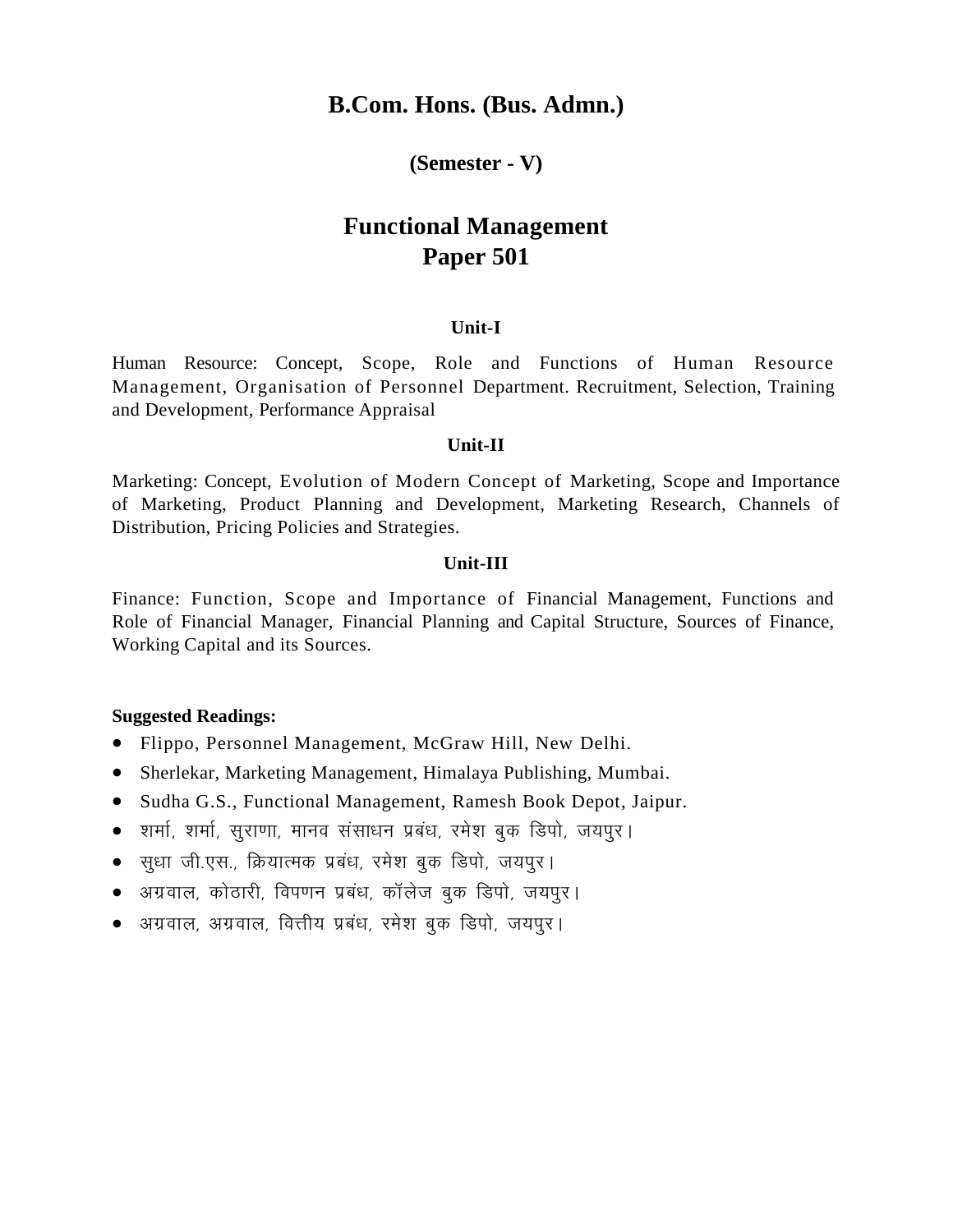### **(Semester - V)**

# **Entrepreneurship Paper 502**

### **Unit-I**

Entrepreneurship: Concept, Origin and Development of Entrepreneurship, Functions of an Entrepreneur, Types of Entrepreneurship, Start up vs. Corporate Entrepreneurship.

### **Unit- II**

Role of Entrepreneurship, Importance and Benefits of Entrepreneurship, Entrepreneurship Traits, Entrepreneurship and Manager, Problems of Entrepreneurship: Environmental, Organizational and Personal Entrepreneurship Problems.

### **Unit-III**

Entrepreneurship Training and Development, Nature Importance, Rationale of Training and Developement Programmes, Critical Evaluation and Suggestions of Training and Development Programmes, Government Encouragement to Entrepreneurship.

- Sudha G.S., Entrepreneurship and Small Business Management, Ramesh Book Depot, Jaipur.
- Sharma, Sharma, Nagar, Jain, Bakshi, Entrepreneurship and Small Business Management, Ajmera Book Company, Jaipur.
- Dailey, Entrepreneurial Management, Mc. Graw Hill, New Delhi.
- Tandon, Environment & Entrepreneur, Chug Publication, Allahabad.
- Roy, Entrepreneurship, Oxford University Press, New Delhi.
- Desai Vasant, Dynamics of Entrepreneurial Development and Management, Himalaya Publishing House, Mumbai.
- $\bullet$  सुधा जी.एस., व्यावसायिक उद्यमिता, रमेश बुक डिपो, जयपुर।
- नौलखा आर. एल., उद्यमिता एवं लघु व्यवसाय प्रबंध, रमेश बुक डिपो, जयपुर।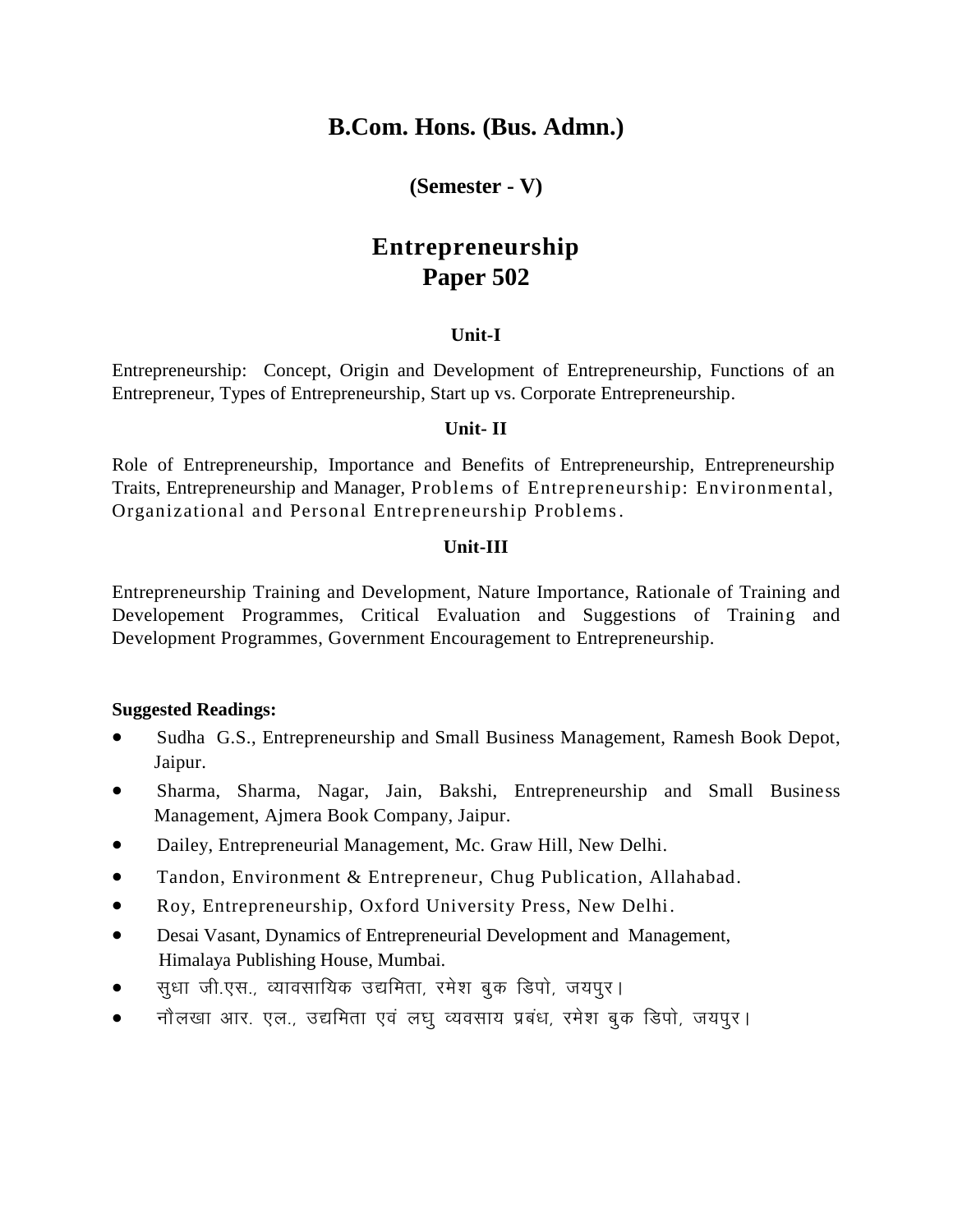### **(Semester - V)**

# **Organisational Theory and Practices Paper 503**

### **Unit-I**

Organisation: Concept, Characteristics, Types, Theories of Organisation Classical and Modern System and Contingency Approaches. Basis of Individual Behaviour, Elementary Study of Human Personality, Individual and Work Environment.

### **Unit-II**

Motivation: Concept, Importance. Theories: Maslow's Need Hierarchy, McGregor's XY, Herzber's Two Factor Theory, Alderfer's ERG Theory, McCleland's Theory of Needs, Vroom's Motivation. Oraganisational Effectiveness.

### **Unit-III**

Group: Concept, Characteristics, Types, Functions, Informal Communication, Group Norms and Cohesiveness.Leadership: Functions, Types and Qualitie of Leaders,Traits, Leadership Effectiveness.

- Luthans, Organisational Behaviour, Mc Graw Hill, New Delhi.
- Prasad L.M., Organisation Theory and Behaviour, S. Chand & Company, New Delhi.
- Shama R.A., Organisation Theory and Behaviour, Tata Mc Graw Hill, New Delhi.
- चन्द्रप्रकाश, बालेश्वर पाण्डेय, संगठनात्मक व्यवहार, उत्तर प्रदेश हिंदी संस्थान, लखनउ।
- Robbins S.P., Organisational Behaviour, Prentice Hall of India Pvt. Ltd., New Delhi.
- Rao V.S.P., Organisational Behaviour, Excel Books, New Delhi.
- सुधा जी.एस., प्रबंध अवधारणा एवं संगठनात्मक व्यवहार, रमेश बुक डिपो, जयपूर।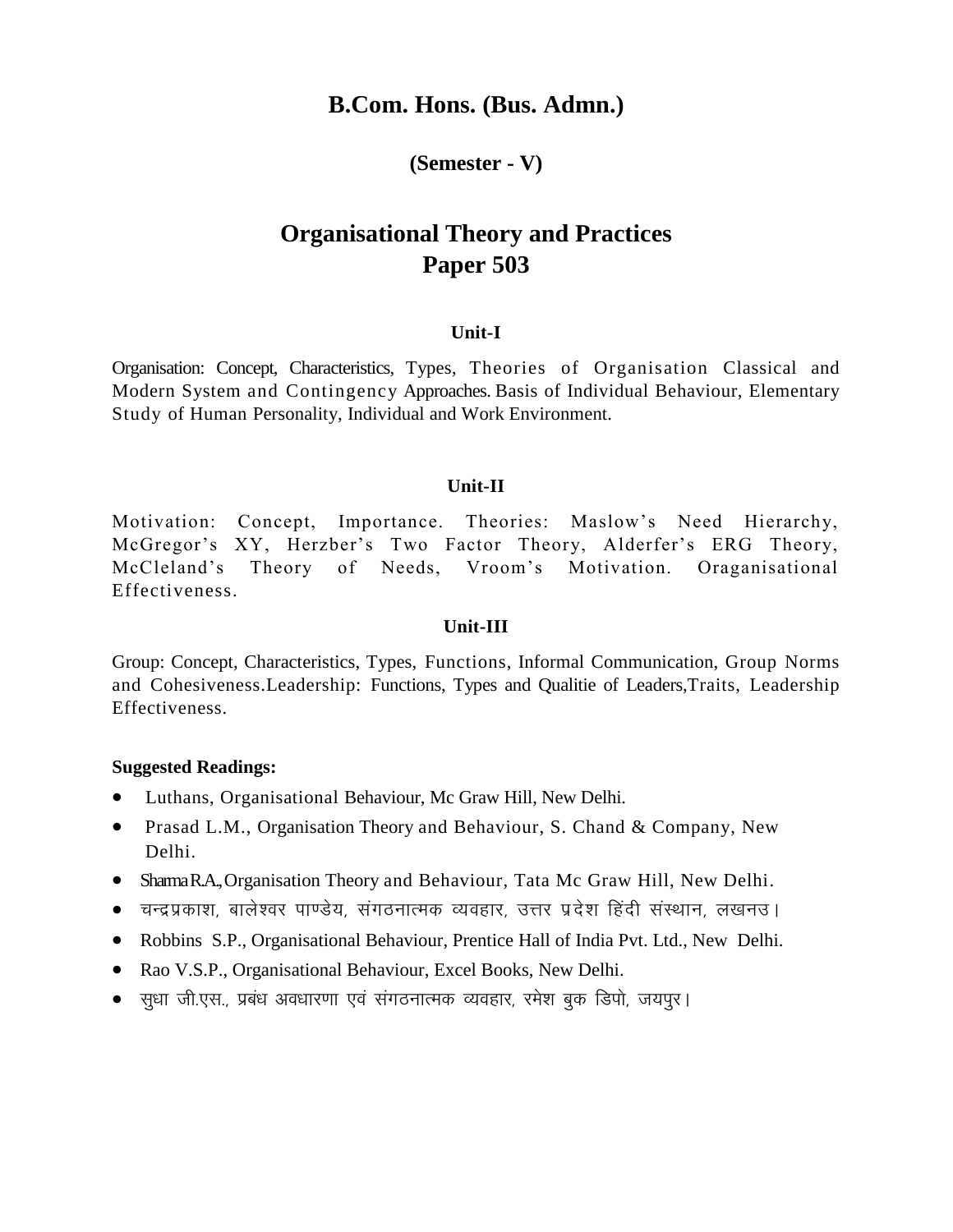**(Semester - V)**

# **Labour Legislation Paper 504**

### **Unit-I**

The Factories Act: 1948.

### **Unit-II**

The Payment of Wages Act: 1936, The Minimum Wages Act: 1948.

### **Unit-III**

The Indian Trade Union Act: 1926.

- Nolakha R.L., Industrial Relations and Social Security, Ramesh Book Depot, Jaipur.
- Nolakha R.L, Industrial Law and Industrial Relations, Ramesh Book Depot, Jaipur.
- Somani, Mishra, Industrial and Labour Law, Ramesh Book Depot, Jaipur.
- Padhi P.K., Labour and Industrial Laws, Prentice Hall of India, New Delhi.
- शर्मा, सक्सेना, पोरवाल, ओद्योगिक सन्नियम, रमेश बुक डिपो, जयपुर।
- कुमावत, ओद्योगिक सन्नियम, साहित्य भवन, आगरा।
- नौलखा आर.एल. ओंद्योगिक सन्नियम, रमेश बुक डिपो, जयपुर।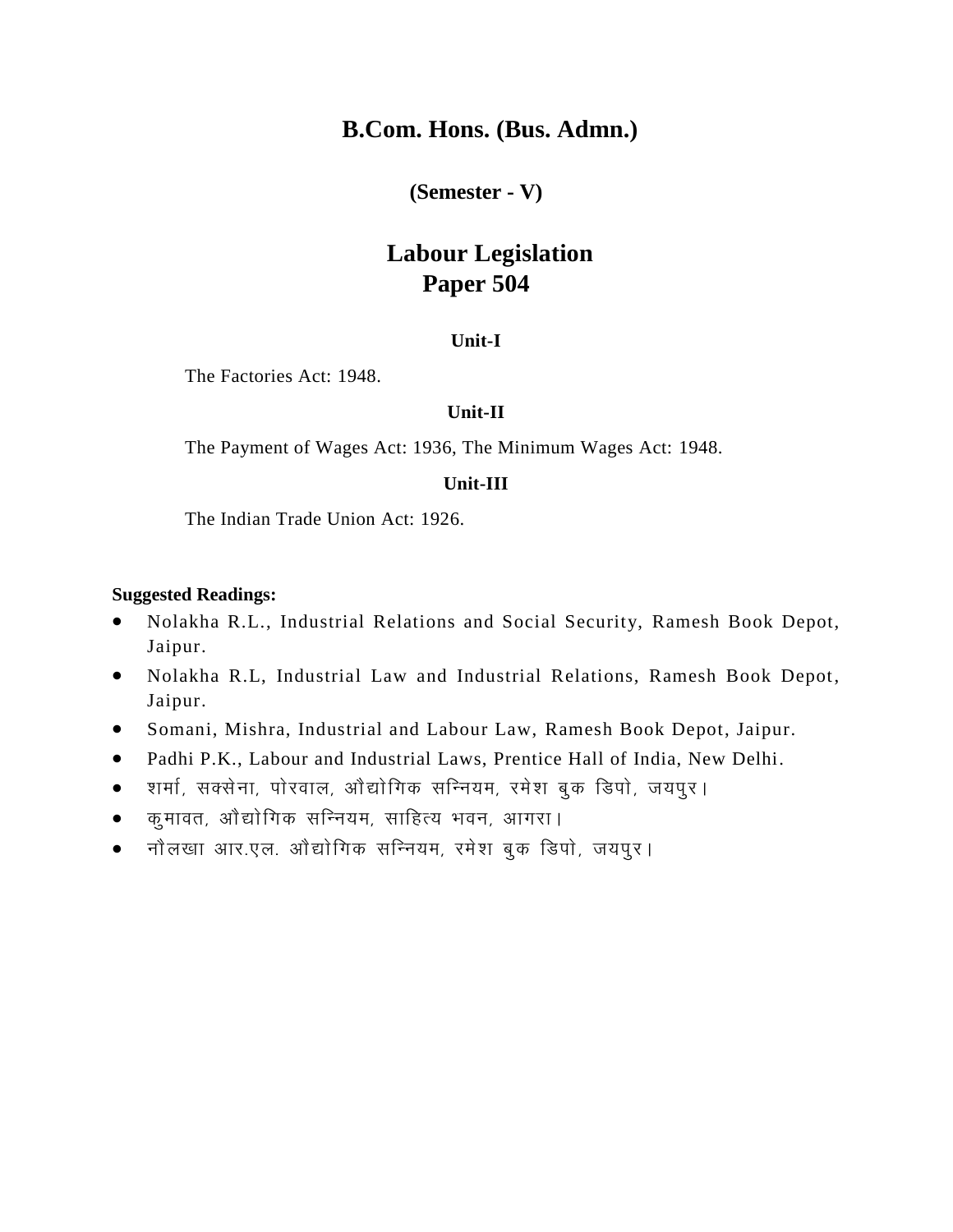### **(Semester - VI)**

# **Production & Material Management Paper 601**

### **Unit-I**

Production Management: Meaning, Nature, Scope and Importance. Production Process, Types and Technologies.

#### **Unit-II**

Production Planning, Techniques, and Process. Production Control, Types, Tools and Importance. Quality Control, Product Design and Product Research.

### **Unit-III**

Materials Management: Meaning, Scope and Functions of Materials, Purchase Planning, Inventory Planning and Control, Vendor Development DGS & D Purchase Process and Procedure.

- Sudha G.S., Functional Management, Ramesh Book Depot, Jaipur.
- Murthy P.Rama, Production and Operations Management, New Age, New Delhi.
- Dutta A.K., Material Management, Prentice Hall of India, New Delhi.
- सुधा जी.एस., क्रियात्मक प्रबंध, रमेश बुक डिपो, जयपुर।
- पोरवाल सुथार, उत्पादन प्रबंध, रमेश बुक डिपो, जयपुर।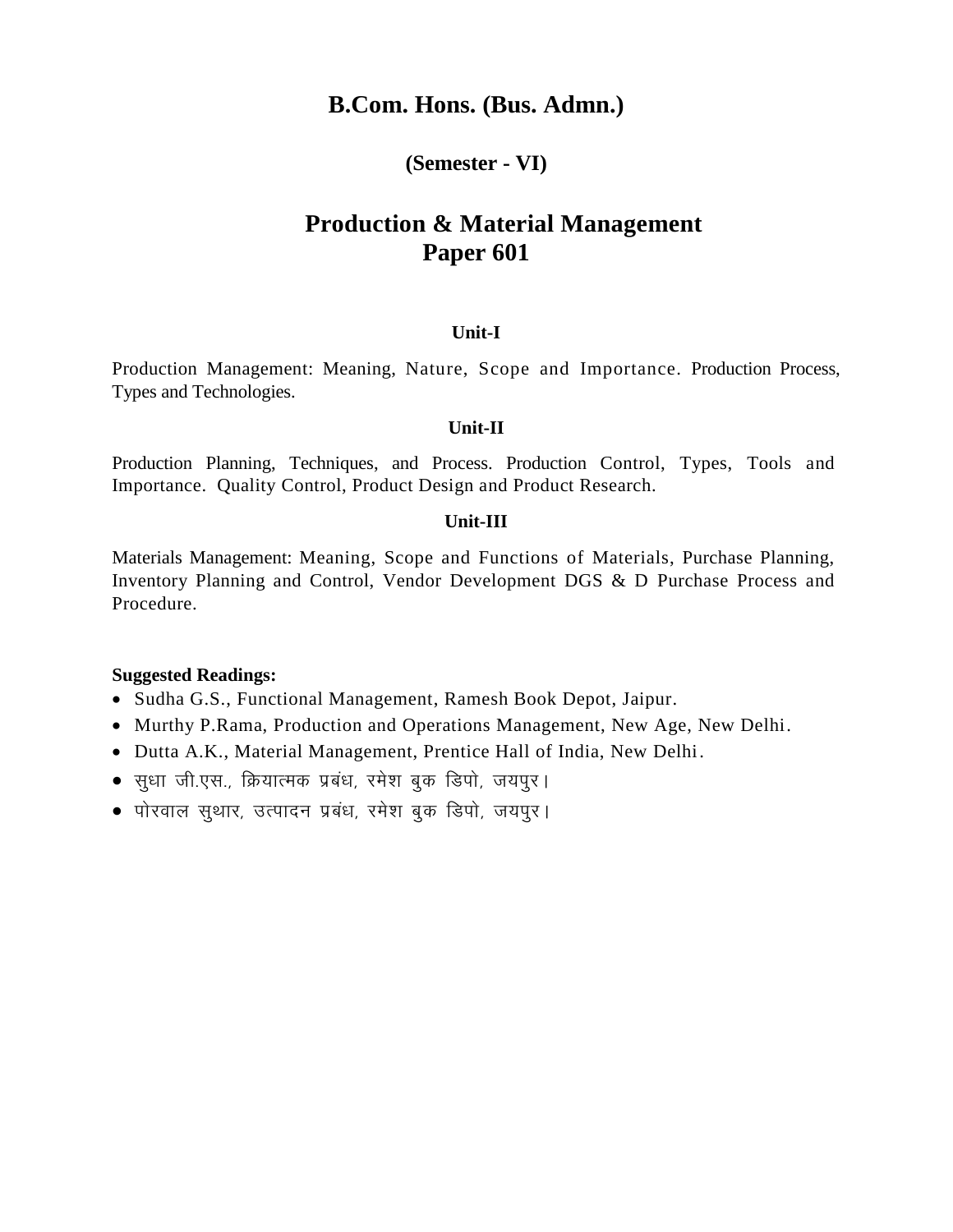### **(Semester - VI)**

# **Small Business Management Paper 602**

### **Unit-I**

Small and Medium Enterprises: Concept, Characteristics, Role, Growth, Performance and Prospects. Policies Governing Small Enterprises in India: Need, Objectives, Industrial Policies Resolutions, Institutional and Recent Policy Measures. Establishing a Small Business Enterprise.

#### **Unit-II**

Organization Structure of Small Scale Industry in India. Taxation Benefits and Concessions to Small Scale Industries. Problems, Challenges and Remedial Measures of Small Business Enterprises.

#### **Unit-III**

Management of Small Business Enterprise (SBE): Production Management, Finance Management, Marketing Management, HR Management of SBE's. Role of DIC's in Promoting Small Scale Entrepreneurs.

- Sudha G.S., Entrepreneurship and Small Business Management, Ramesh Book Depot, Jaipur.
- Dailey, Entrepreneurial Management, Mc. Graw Hill, New Delhi.
- Tandon, Environment & Entrepreneur, Chug Publication, Allahabad.
- Roy, Entrepreneurship, Oxford University Press, New Delhi.
- Desai Vasant, Dynamics of Entrepreneurial Development and Management, Himalaya Publishing House, Mumbai.
- सधा जी.एस., व्यावसायिक उद्यमिता, रमेश बुक डिपो, जयपुर।
- नौलखा आर.एल., उद्यमिता एवं लघू व्यवसाय प्रबंध, रमेश बुक डिपो, जयपुर।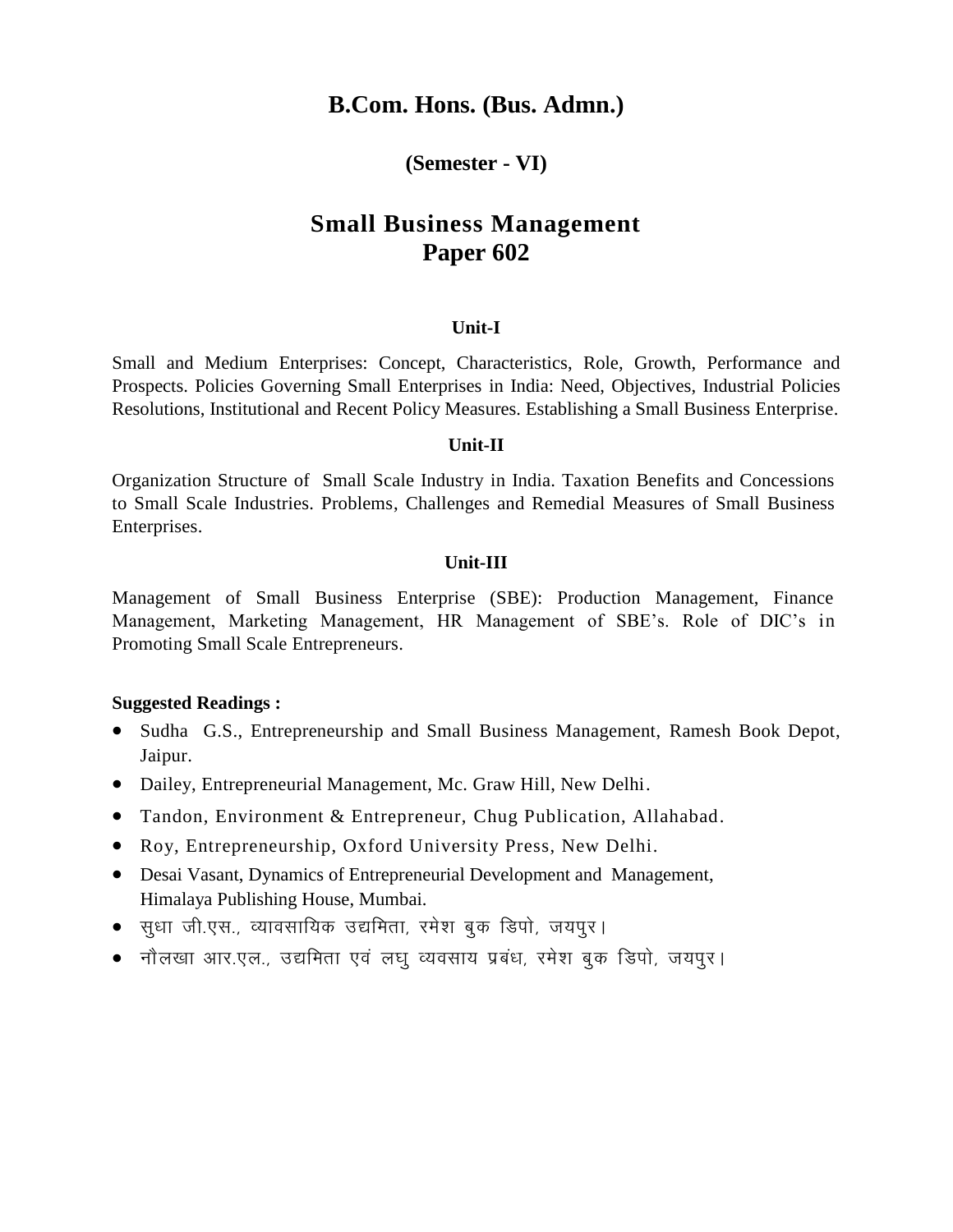**(Semester - VI)**

# **Organisational Change & Development Paper 603**

### **Unit-I**

Change: Meaning, Genesis of Change, Understanding Change, Strategies of Change, Resistance to Change, Overcoming Resistance to Change. Transactional Analysis.

### **Unit-II**

Organisational Culture and Climate: Concept and Determinants of Organisational Culture. Developing Organizational Culture. Power: Sources, Tactics. Conflict: Meaning, Type, Consequences, Sources and Strategies of Conflicts Management.

### **Unit-III**

Organisational Development: Concept, Characteristics, Stress Management, Individual and Organisational Factors to Stress; Work Stressors, Consequences of Stress on Individual and Organization; Prevention and Management of Stress.

- Luthans, Organisational Behaviour, Mc Graw Hill, New Delhi.
- Prasad L.M., Organisation Theory and Behaviour, S. Chand & Company, New Delhi.
- Sharma R.A., Organisation Theory and Behaviour, Tata Mc Graw Hill, New Delhi.
- चन्द्रप्रकाश, बालेश्वर पाण्डेय, संगठनात्मक व्यवहार, उत्तर प्रदेश हिंदी संस्थान, लखनउ।
- Robbins S.P., Organisational Behaviour, Prentice Hall of India Pvt. Ltd., New Delhi.
- Rao V.S.P., Organisational Behaviour, Excel Books, New Delhi.
- सुधा जी.एस., प्रबंध अवधारणा एवं संगठनात्मक व्यवहार, रमेश बुक डिपो, जयपुर।